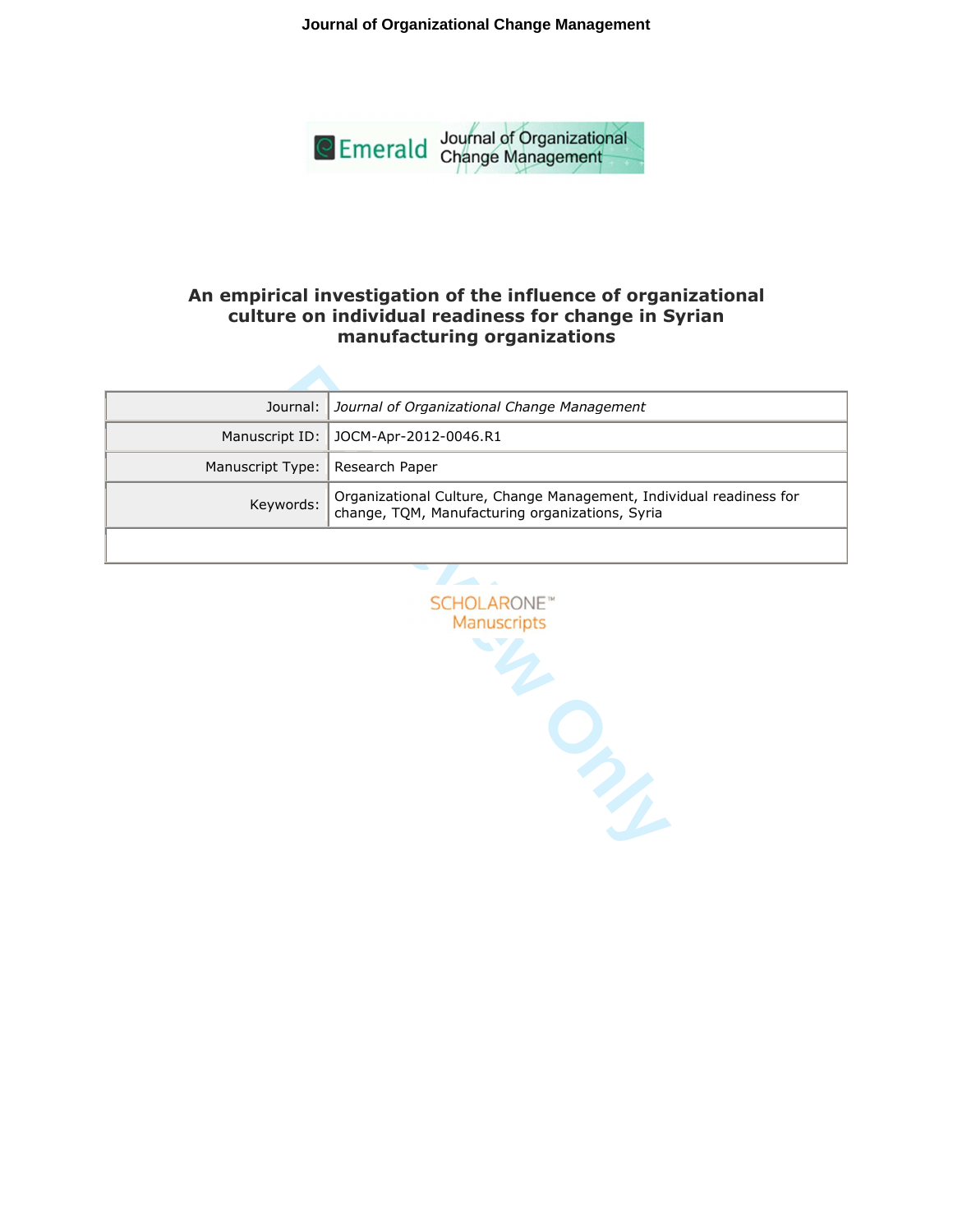# **An empirical investigation of the influence of organizational culture on individual readiness for change in** Syrian manufacturing organizations

**Purpose** – While few recent studies have paid attention to the relationship between Organizational Culture (OC) and Individual Readiness for Change (IRFC), there is still a lack of systematic and empirical studies regarding the influence of all OC types on the IRFC components within the change management literature. This study aims to fill this gap in the literature by empirically examining the influence of all four organizational culture types of the Competing Values Framework (CVF) on the components of IRFC regarding TQM implementation, within the context of manufacturing organizations operating in Syria.

**Examember 14 Framework** (CVF) on the components of IRF<br> **Example 16 EXPLUM**<br> **EXPLUMATEL EXPLUMATELY**<br> **EXPLUMATELY**<br> **EXPLUMATELY**<br> **EXPLUMATELY**<br> **EXPLUMATELY**<br> **EXPLUMATELY**<br> **EXPLUMATELY**<br> **EXPLUMATELY**<br> **EXPLUMAT Design/methodology/approach** – A total of four hypotheses were proposed for testing. A questionnaire was developed and distributed to 350 Syrian Manufacturing Organizations (SMOs) in order to measure the level of IRFC and to identify the cultural profiles and characteristics of these organizations.

Findings – The analysis of the collected shows that certain types of organizational culture are conducive to fostering IRFC. In particular, the findings of an empirical investigation revealed that group culture and adhocracy culture are the most supportive culture types for IRFC.

**Originality/value –** This paper contributes to the existing literature of change management by providing empirical evidence leading to advancement of knowledge and the understanding of the relationship between OC types and IRFC components. Furthermore, the paper adds value via its contextual originality; being the first study that empirically examined the Syrian cultural context, and hence contributing to the scarce body of literature of both OC and IRFC, and in particular the developing countries.

**Keywords** Organizational culture, Change management, Individual readiness for change, TQM, Manufacturing organizations, Syria

**Paper type** Research paper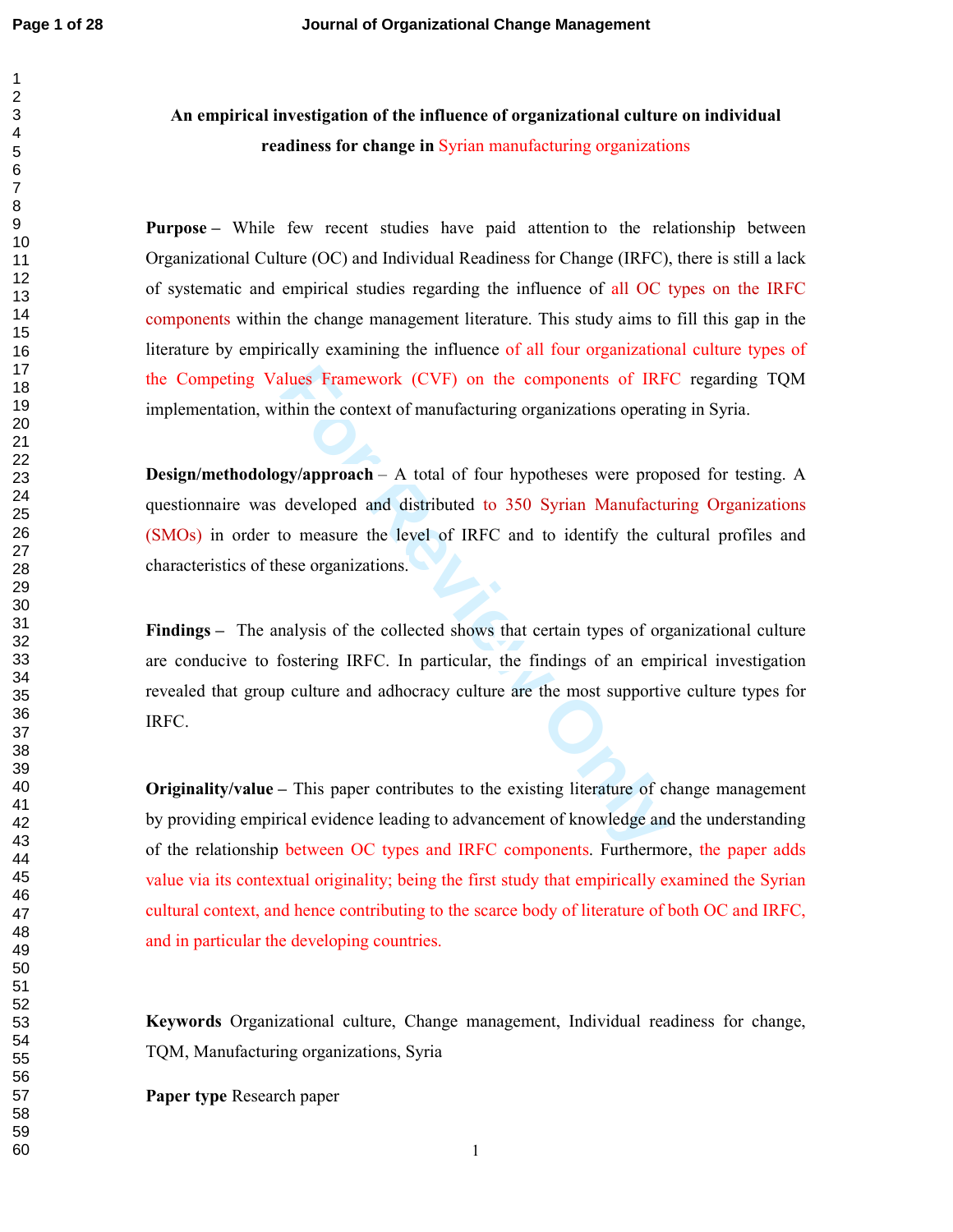#### **Introduction**

In today's era of intense global competition, the pace of change that influences businesses is ever increasing. Many new change and transformational initiatives have been developed in order to improve the organizational performance and achieve sustainable competitive advantages (Wanberg & Banas, 2000; By, 2007; Shah, 2011; Fuentes-Henríquez & Del Sol, 2012)*.* Successful organizations are under great pressure to be prepared to cope with these pressing changes in order to survive in the competitive global marketplace (Lawson & Price, 2003; Fuentes-Henríquez & Del Sol, 2012). However, many studies have highlighted a high rate of failure in change implementation (Klein & Sorra, 1996; Abdul Rashid et al., 2004; Soltani & Wilkinson, 2010; Abdolshah & Abdolshah, 2011; Choi & Ruona, 2011).

Figure 2. Det 50t, 2012). However, many staties have<br>hange implementation (Klein & Sorra, 1996; Abdul R<br>m, 2010; Abdolshah & Abdolshah, 2011; Choi & Ruona<br>ature in the change management area has establish<br>ange (IRFC) is on The recent literature in the change management area has established that Individual Readiness for Change (IRFC) is one of the most significant factors for successful implementation of organizational change (Armenakis et al., 1993; Weeks et al., 1995; Clegg & Walsh, 2004; Jones et al., 2005; Holt et al., 2007; Sikh, 2011). According to scholars, ignoring the vital role of individuals in the change process as well as the low level of IRFC, causes difficulties and in some cases failures in implementing many change initiatives such as total quality management (Meirovich et al., 2006), knowledge management (Rusly et al., 2012) and management information systems (Jones et al., 2005).

 Amongst other contextual factors, Organizational Culture (OC) was recognized to be one of the most important factors that could either foster or decrease IRFC (Armenakis et al., 1993; Weiner **,** 2009; Jones et al., 2005; Choi & Ruona, 2011). Therefore, there is a need of a better understanding of which types of culture more favorably foster IRFC.

 Few recent research studies and mostly conceptual in nature have paid attention to the relationship between OC and IRFC. In addition, there are limited empirical studies that have examined the impact of some of OC types on IRFC. For example, Jones et al. (2005) have investigated the influence of two types only of OC types namely, human relations; group and adhocracy culture types on IRFC. Surprisingly enough, there is a lack of empirical studies investigating the influence of all OC types on IRFC. The purpose of this study is to fill this gap by empirically examining the influence of all the four organizational culture types of the

 $\mathbf{1}$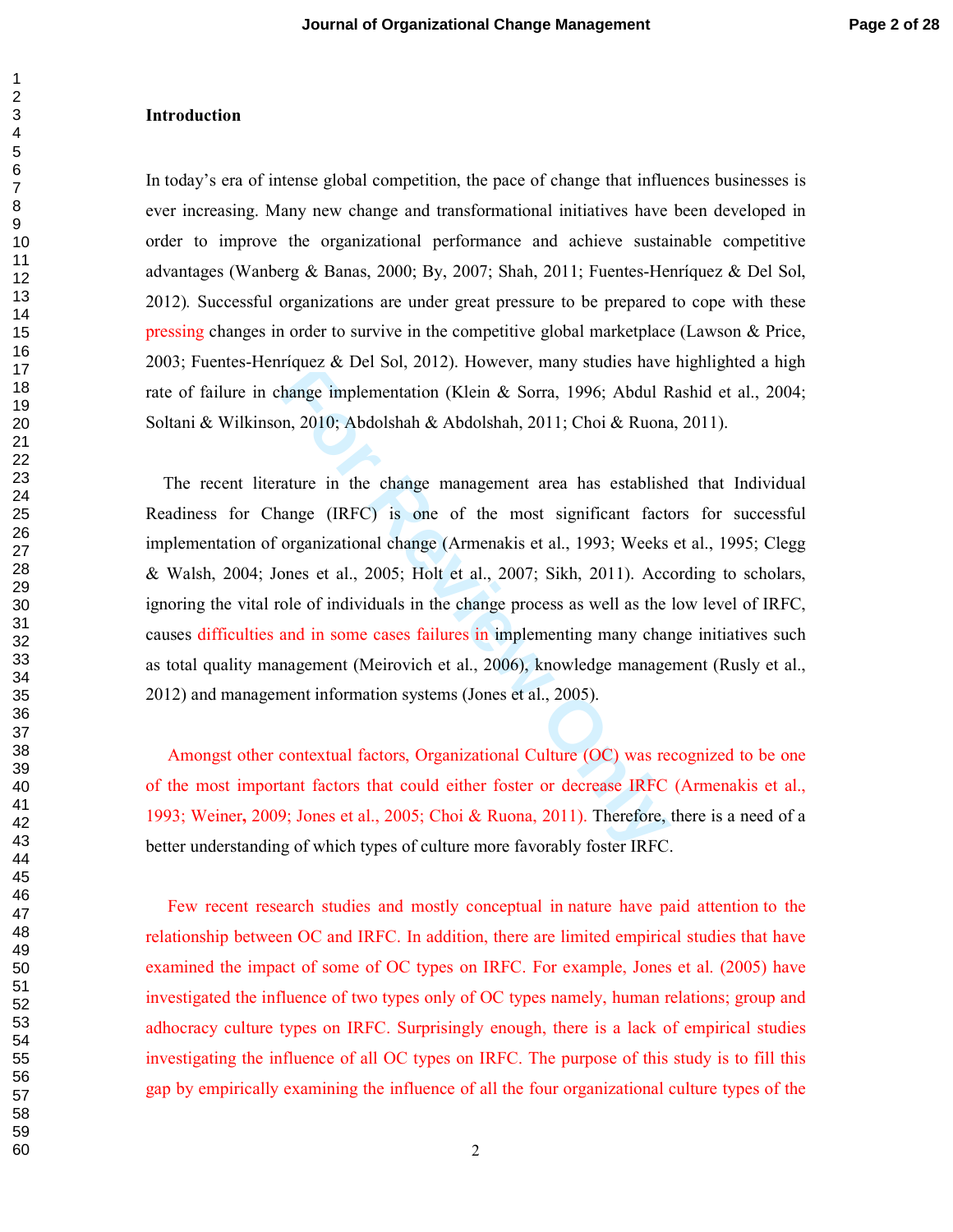$\mathbf{1}$  $\overline{2}$ 

CVF model, namely group, developmental, hierarchical and market/rational, on IRFC, in order to give a holistic perspective, rather than focusing on the influence of some of the OC types on IRFC.

e new programmes have faced significant obstacles v<br>mplementation success (Zaher, 2006; Al-Ather, 201<br>ch and mostly conceptual regarding the obstacles<br>change programmes in SMOs. According to these fe<br>tity of SMOs seem to p To the best of the authors' knowledge, this is the first study to perform such an analysis using Syrian manufacturing organizations (SMOs). The manufacturing sector in Syria makes a small contribution to the gross domestic product (GDP) (Slman, 2009; Ahmad, 2012). Recently, many organizational changes and reforms including TQM have been introduced in SMOs (Naser et al., 2006; Zaher, 2006). However, most of the SMOs who are involved in implementing these new programmes have faced significant obstacles which decrease the level of change implementation success (Zaher, 2006; Al-Ather, 2010). There is very fragmented research and mostly conceptual regarding the obstacles that hinder the implementation of change programmes in SMOs. According to these few and small scale studies, the majority of SMOs seem to practice these change initiatives, such as TQM, without taking their members' readiness for change and the conditions that foster it, such as OC, into consideration. It is anticipated that the outcomes of this research will add to the body of knowledge concerning the OC- IRFC relationship in developing countries with particular interest on Syria, as the dynamics of the business environment is changing rapidly.

### **Literature Review and Hypotheses Development**

#### *Organizational Culture*

According to Schein (1992), organizational culture (OC) is defined as the assumptions, values and norms shared by the members of an organization. Schein (1992) stated that these underlying values and norms affect the behavior of individuals in organizations. Recent literature in the field of change management shows that there is an increasing recognition of the influence of OC on change implementation success (Jones et al., 2005; Baird et al., 2011). It is argued by a number of authors such as Abdul Rashid et al. (2004), Hernández-Mogollon et al. (2010) and Baird et al. (2011) that OC can function as a driver, 'fertile soil' or barrier to the implementation of new change initiatives. The results of many research studies show that OC influences the performance of the organization (Kwantes & Boglarsky, 2007; Kuo & Kuo, 2010; Naor et al., 2010; Prajogo & McDermott, 2011). On the other hand, it is argued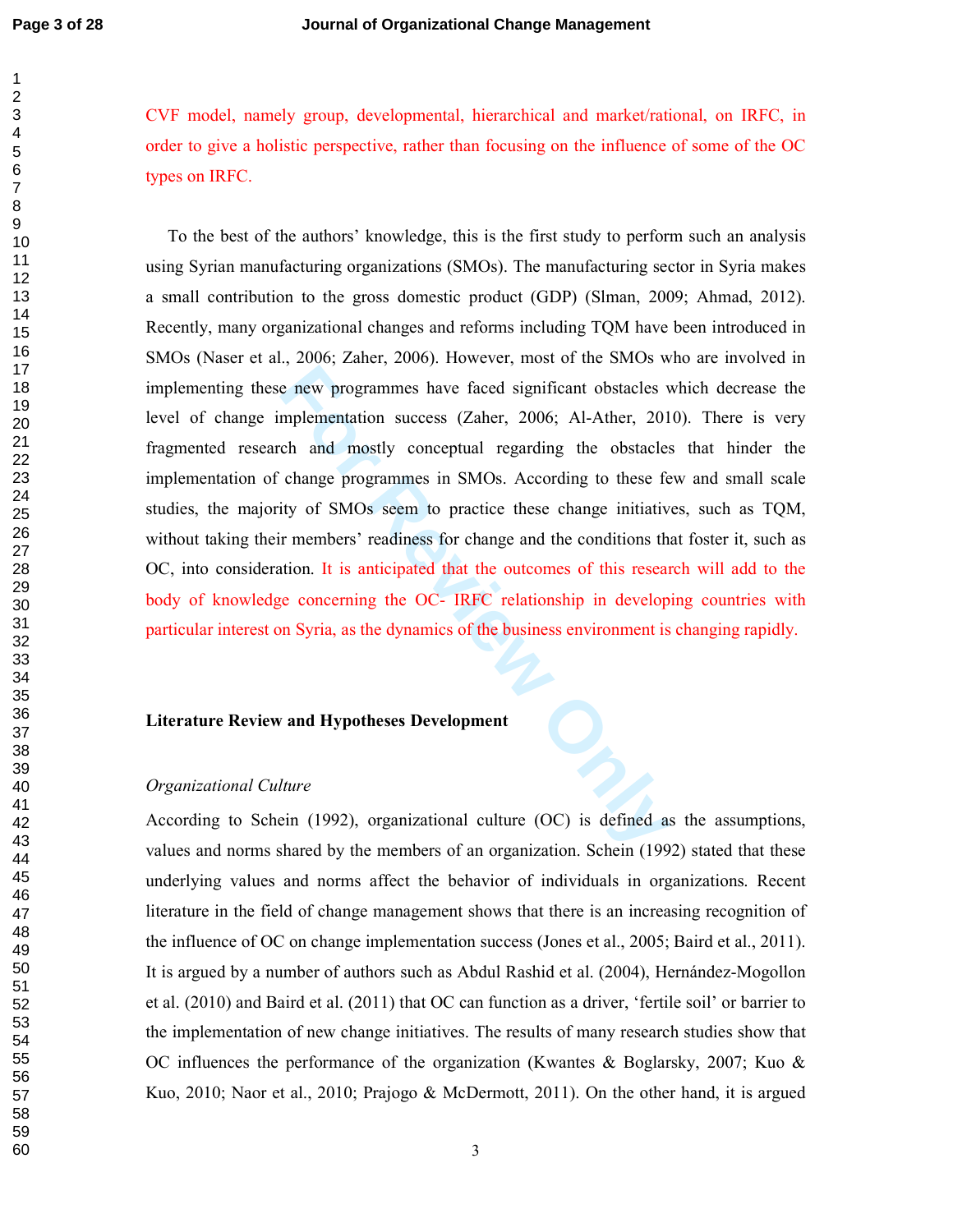by Cameron and Quinn (1999) that ignoring the effects of OC is one of the biggest obstacles in implementing many new change initiatives in organizations. They consider that diagnosing, assessing and identifying the current status of the OC is very important to determine the required changes to increase the effectiveness of the organizations.

 It is worth mentioning that, many researchers have built models and instruments to measure and assess OC. One of the most common models to assess OC is the competing values framework (CVF) developed by Quinn (1988). As shown in figure I, the CVF is built upon two axes to reflect different value orientations (Denison & Spreitzer, 1991). The horizontal axis represents the level to which an organization concentrates on its external or internal operation and functioning, while the vertical axis expresses the level to which a company has a control or flexibility tendency (Denison & Spreitzer, 1991). Based on these two dimensions, four types/quadrants of OC are developed: group, developmental, hierarchical and rational cultures.

|                                                                                       | horizontal axis represents the level to which an organization concentrates on its exter |                              |                 |  |  |  |  |  |
|---------------------------------------------------------------------------------------|-----------------------------------------------------------------------------------------|------------------------------|-----------------|--|--|--|--|--|
| internal operation and functioning, while the vertical axis expresses the level to wl |                                                                                         |                              |                 |  |  |  |  |  |
|                                                                                       | company has a control or flexibility tendency (Denison & Spreitzer, 1991). Based on     |                              |                 |  |  |  |  |  |
| two dimensions, four types/quadrants of OC are developed: group, developm             |                                                                                         |                              |                 |  |  |  |  |  |
|                                                                                       | hierarchical and rational cultures.                                                     |                              |                 |  |  |  |  |  |
|                                                                                       |                                                                                         |                              |                 |  |  |  |  |  |
|                                                                                       |                                                                                         | <b>Flexibility</b>           |                 |  |  |  |  |  |
|                                                                                       | <b>Group Culture</b>                                                                    | <b>Developmental Culture</b> |                 |  |  |  |  |  |
|                                                                                       | Teamwork                                                                                | Flexibility                  |                 |  |  |  |  |  |
| <b>Internal</b>                                                                       | Participation                                                                           | Growth                       |                 |  |  |  |  |  |
|                                                                                       | Empowerment                                                                             | Innovation                   |                 |  |  |  |  |  |
|                                                                                       | Concern for ideas                                                                       | Creativity                   | <b>External</b> |  |  |  |  |  |
|                                                                                       | Centralization                                                                          | <b>Task Focus</b>            |                 |  |  |  |  |  |
|                                                                                       | Control                                                                                 | Clarity                      |                 |  |  |  |  |  |
|                                                                                       | Stability                                                                               | Efficiency                   |                 |  |  |  |  |  |
|                                                                                       | Predictable outcomes                                                                    | Performance                  |                 |  |  |  |  |  |
|                                                                                       | <b>Hierarchal Culture</b>                                                               | <b>Rational Culture</b>      |                 |  |  |  |  |  |
| Control                                                                               |                                                                                         |                              |                 |  |  |  |  |  |

**Figure I.** The competing values framework of organizational culture Source: Denison & Spreitzer (1991)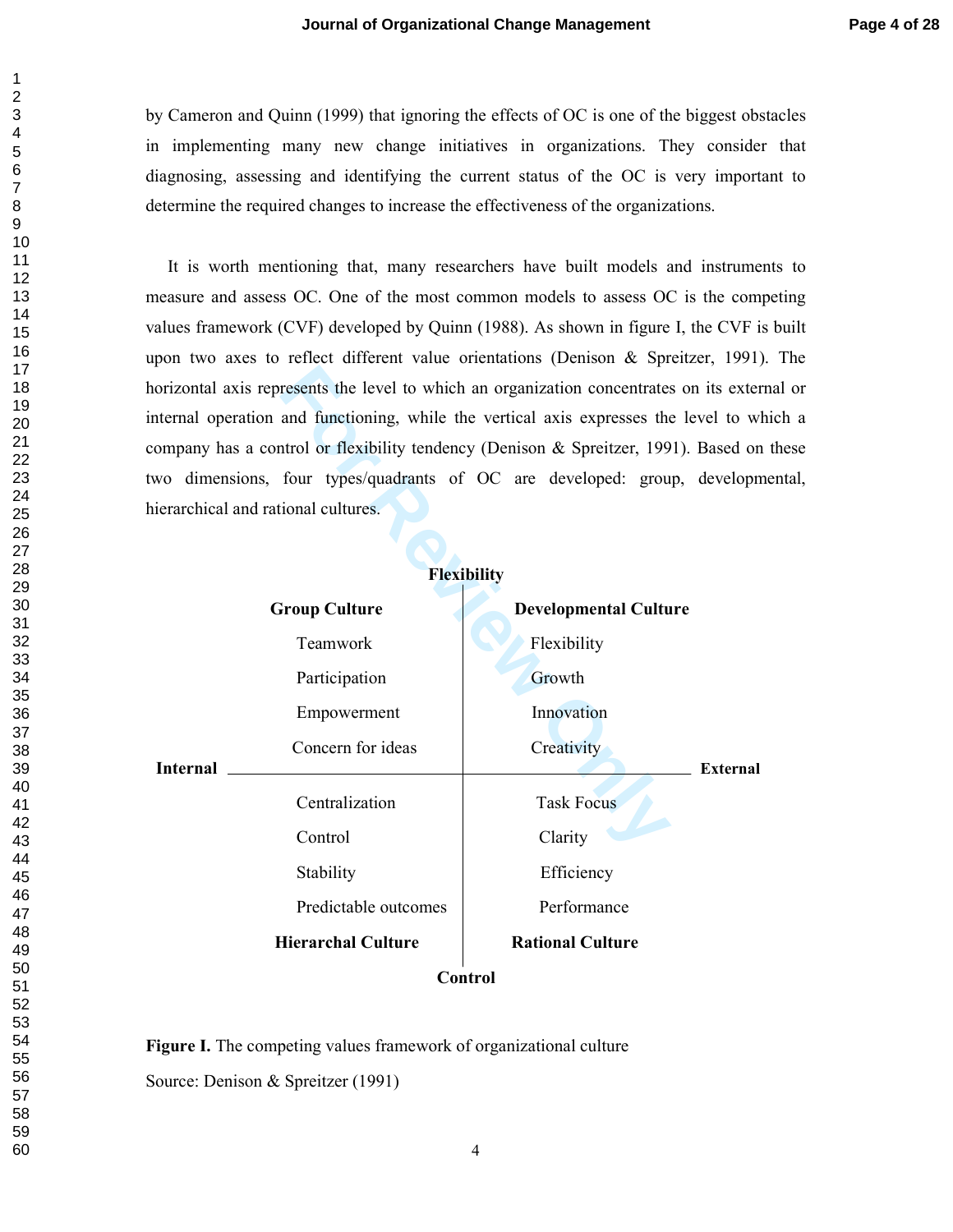**FRELLIGHTONY**  Cameron & Quinn (1999) developed the organizational culture assessment instrument (OCAI) based on the competing values framework (CVF). This model has six dimensions, namely dominant characteristics, leadership style, management of employees, organizational glue, strategic emphasis and criteria of success. Analyzing these six dimensions produced four types of OC. These include adhocracy culture, group culture, market culture and hierarchy culture. The characteristics of OC types as defined by Cameron & Quinn (1999) are presented in Figure II. These culture styles are dominant and not mutually exclusive. It is argued by Denison & Spreitzer (1991) that organizations often comprise a mix of the four cultural types rather than comprising only one exclusive culture; however, one type of culture may emerge as the dominant one. Several studies have proved the reliability and validity of the CVF and its matched scale, OCAI (Al-khalifa & Aspinwall, 2000; Cheng & Liu, 2007; Yu & Wu, 2009).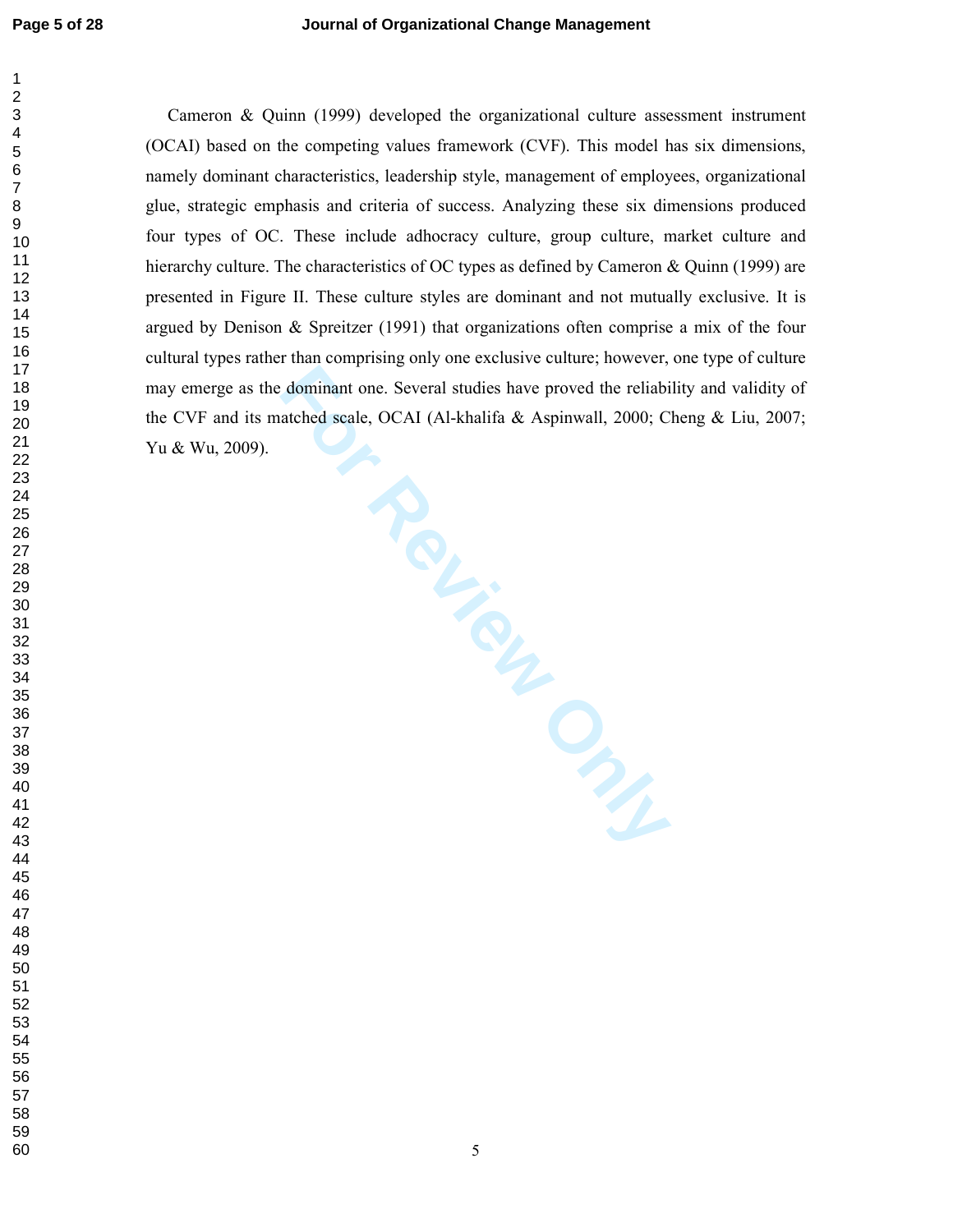| 1                        |
|--------------------------|
|                          |
|                          |
|                          |
|                          |
|                          |
|                          |
|                          |
|                          |
|                          |
|                          |
|                          |
|                          |
|                          |
|                          |
|                          |
|                          |
|                          |
|                          |
|                          |
|                          |
|                          |
|                          |
|                          |
|                          |
|                          |
|                          |
|                          |
|                          |
|                          |
|                          |
|                          |
|                          |
|                          |
|                          |
|                          |
|                          |
|                          |
|                          |
|                          |
|                          |
|                          |
|                          |
| 40                       |
| $\ddot{4}$<br>1          |
| $\overline{4}$           |
| 4.                       |
| 44                       |
| 45                       |
| 46                       |
| 47                       |
| 48                       |
|                          |
| 49                       |
| 50                       |
| 5<br>1                   |
| E<br>ĭ<br>$\overline{ }$ |
| E<br>X<br>3              |
| 54                       |
| 55                       |
| 56<br>ć                  |
| 57<br>E                  |
| 58                       |
|                          |
| 59                       |
| 60                       |

| <b>The Clan/group Culture</b>                                                                                                                                                                                                                                                                                                                                                                                                                                                                                                                                                                                                                                             | <b>The Adhocracy Culture</b>                                                                                                                                                                                                                                                                                                                                                                                                                                                                                                                                                                                                                                 |  |  |  |  |
|---------------------------------------------------------------------------------------------------------------------------------------------------------------------------------------------------------------------------------------------------------------------------------------------------------------------------------------------------------------------------------------------------------------------------------------------------------------------------------------------------------------------------------------------------------------------------------------------------------------------------------------------------------------------------|--------------------------------------------------------------------------------------------------------------------------------------------------------------------------------------------------------------------------------------------------------------------------------------------------------------------------------------------------------------------------------------------------------------------------------------------------------------------------------------------------------------------------------------------------------------------------------------------------------------------------------------------------------------|--|--|--|--|
| A very friendly place to work where<br>people share a lot of themselves. It is<br>like an extended family. The leaders, or<br>the heads of the organization, are<br>considered to be mentors and perhaps<br>even parent figures. The organization is<br>held together by loyalty of tradition.<br>Commitment is high. The organization<br>emphasizes the long term benefit of<br>human resources development and<br>attaches great importance to cohesion<br>and morale. Success is defined in terms<br>of sensitivity to customers and concern<br>for people. The organization places a<br>premium on teamwork, participation,<br>and consensus                          | dynamic, entrepreneurial,<br>A<br>and<br>creative place to work. People stick<br>their necks out and take risks. The<br>leaders are considered innovators and<br>risk takers. The glue that holds the<br>organization together is commitment<br>to experimentation and innovation.<br>The emphasis is on being on the<br>leading edge. The organization's long-<br>term emphasis is on growth and<br>acquiring new resources. Success<br>means gaining unique and new<br>products or services. Being a product<br>or service leader is important. The<br>organization encourages individual<br>initiative and freedom                                        |  |  |  |  |
| <b>The Market/Rational Culture</b>                                                                                                                                                                                                                                                                                                                                                                                                                                                                                                                                                                                                                                        | <b>The Hierarchy Culture</b>                                                                                                                                                                                                                                                                                                                                                                                                                                                                                                                                                                                                                                 |  |  |  |  |
| A result oriented organization whose<br>major concern is with getting the job<br>done. People are competitive and goal<br>oriented. The leaders are hard drivers,<br>producers and competitors. They are<br>tough and demanding. The glue that<br>holds the organizations together is an<br>emphasis on wining. Reputation and<br>success are common concerns. The<br>long-term focus is on competitive<br>actions and achievement of measurable<br>goals and targets. Success is defined in<br>terms of market share and penetration.<br>Competitive pricing and market<br>leadership are important.<br>The<br>organizational style is hard- driving<br>competitiveness. | A very formalized and structured place<br>to work. Procedures govern what<br>The leaders<br>people do.<br>pride<br>themselves<br>being<br>good<br>on<br>coordinators and organizers who are<br>efficiency-minded. Maintaining<br><sub>a</sub><br>smooth-running organizations is most<br>critical. Formal rules and polices hold<br>the organization together. The long-<br>term concern is on stability<br>and<br>performance with efficient, smooth<br>operations. Success is defined in terms<br>of dependable delivery, smooth<br>scheduling, and low cost. The<br>management of employees is<br>concerned with secure employment<br>and predictability. |  |  |  |  |

 **Figure II.** The Organizational Culture Profile and Competing Values Framework

Source: Cameron & Quinn (1999, p.96)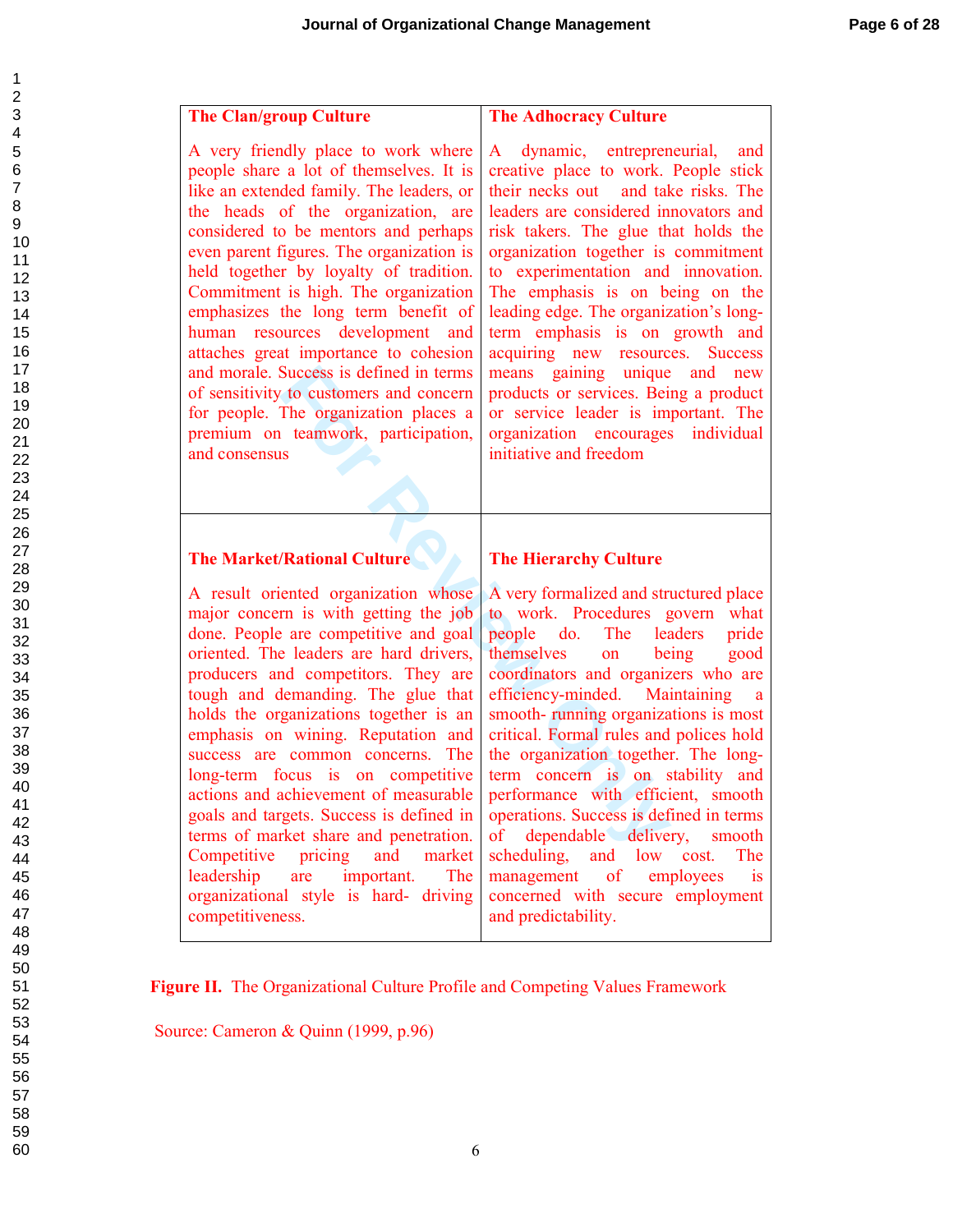## *Individual Readiness for Change*

Significant attention has recently been paid to the individual readiness for change (IRFC) construct in organizational change literature. Many authors have begun stressing the concept of individual readiness for change (Jones et al., 2005; Holt et al., 2007; Choi & Ruona, 2011). A number of scholars such as Armenakis et al. (1993), Clegg & Walsh (2004), Jones et al. (2005) and Holt et al. (2007) have highlighted the importance of psychological factors or human factors in change implementation efforts. According to the researchers, ignoring the vital role of individuals in the change process, cause a failure or difficulties in implementing many change initiatives (Armenakis et al., 1993; Weeks et al., 1995; Clegg & Walsh, 2004; Jones et al., 2005; Holt et al., 2007; Sikh, 2011). They also argue that IRFC (i.e. attitude towards change) has a significant and positive impact on the successful implementation of organizational change.

tives (Armenakis et al., 1993; Weeks et al., 1995; Cle<sub>1</sub><br>
Holt et al., 2007; Sikh, 2011). They also argue that<br>
as a significant and positive impact on the successful<br>
gge.<br>
Franchakis et al. (1993, p.298), perception of According to Armenakis et al. (1993, p.298), perception of readiness for change is defined as "the cognitive precursor to the behaviors of either resistance to, or support of, a change effort". Jones et al. (2005, p.362) developed this concept and consider that readiness for change is "the extent to which employees hold positive views about the need for organizational change (i.e. change acceptance), as well as the extent to which employees believe that such changes are likely to have positive implications for themselves and the wider organization". While previous studies considered IRFC as a one-dimensional construct, Holt et al. (2007) defined IRFC as a multidimensional construct composed of: individuals' belief in their ability to carry out the proposed change (i.e., change-specific efficacy), management support for the change, appropriateness of the change, and personal benefit of the change (i.e., personal valence).

 Organizational members' readiness for change involves individuals' evaluation about the benefits that members and their wider organization may achieve from a change implementation, the individual and organizational ability for performing change, and the need for organizational change (Armenakis et al., 1993; Eby et al., 2000; Holt et al, 2007).

 The members in organizations can be either key for accomplishing change implementation success or the greatest hindrance to its success (Smith, 2005). Organizational members' negative attitude towards the change initiative is one of the biggest obstacles which lead to the failure of intended organizational change (Jones et al., 2005). Armenakis et al. (1993)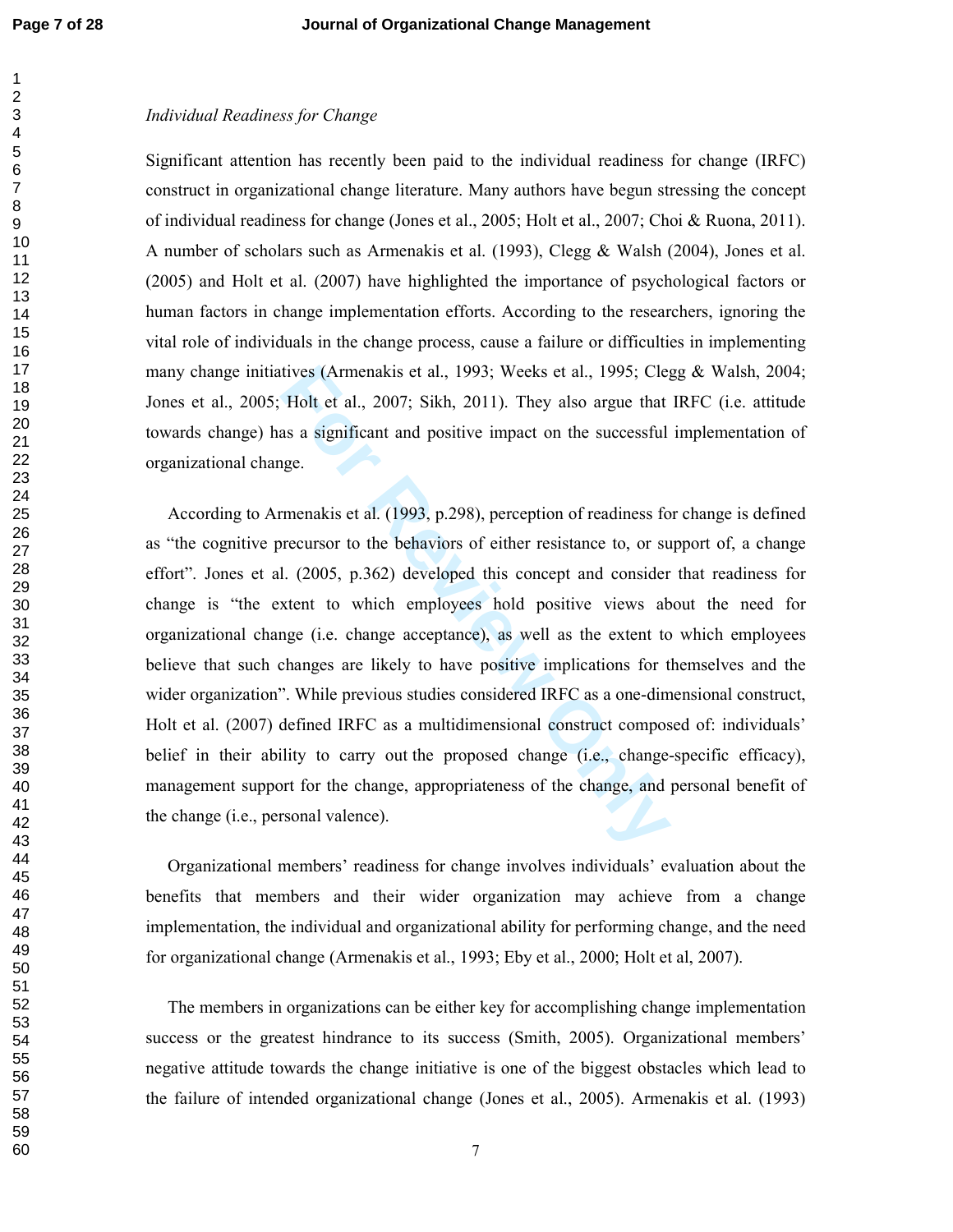consider that low level of change readiness is the major reason for organizations failing in their trials to implement change successfully. This is confirmed in other studies such as By (2007) who found that there is a relationship between the level of IRFC and the successful management of change. Therefore, change management specialists have stressed the significance of creating IRFC in order to increase the probability of change implementation success (Armenakis et al., 1993; Jones et al., 2005; By, 2007; Weiner, 2009).

## *Linking Organizational Culture Types to Individual Readiness for Change*

It is argued by Choi & Ruona (2011) and Weiner (2009) that OC is one of the most important contextual factors that increase or decrease the level of readiness for change. Many scholars consider that OC types influence the level of individual readiness for organizational change (Armenakis et al., 1993; Weiner **,** 2009; Choi & Ruona, 2011). Few studies have addressed the impact of OC types on IRFC (Eby et al., 2000; Abdul Rashid et al., 2004; Jones et al., 2005).

i & Ruona (2011) and Weiner (2009) that OC is one of<br>hat increase or decrease the level of readiness for chan<br>ypes influence the level of individual readiness for org<br>1993; Weiner, 2009; Choi & Ruona, 2011). Few stud<br>types According to Cameron and Quinn (1999, p.58): "an organization dominated by group culture emphasizes the long term benefit of human resources development (e.g. training) and attaches great importance to cohesion and morale". They add that "this organization places a premium on teamwork, participation, and consensus". As a result, the members of this kind of organization are more likely to have higher levels of readiness for organizational change (e.g. TQM implementation) due to their beliefs that they are capable of implementing a proposed change and feel confident that they would perform well and be successful. This is due to adequate training they receive and their awareness with regard to the proposed change initiative, which enables them to have the abilities and skills to make the new practices work (Holt et al., 2007).

 In addition, members of such organizations are more likely to have positive attitude towards the proposed changes, because they believe that their organization will not introduce and implement any changes that might result in negative effects on its members. As such organization is being internal-customer focused, emphasizing the long-term benefits of human resources, and attaching great importance on morale. In addition, the members of organizations dominated by the values of group culture believe that they will gain benefits as a result of their participation in achieving a successful change implementation, such as

 $\mathbf{1}$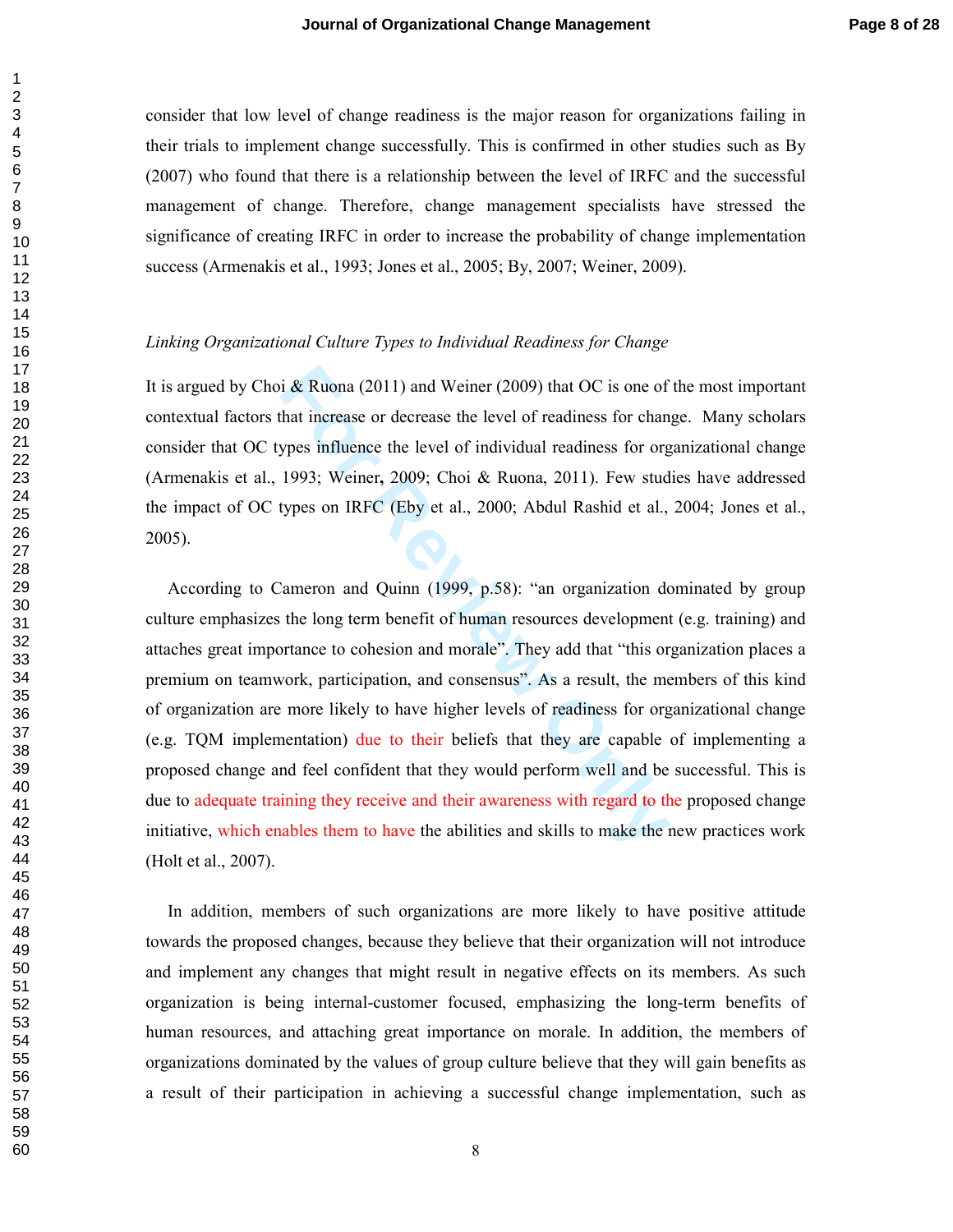$\mathbf{1}$  $\overline{2}$ 

promotional opportunities or rewards. Consequently, organizational members are more likely to have higher levels of readiness for change when they perceive their work environment to have the characteristics associated with a group culture (Eby et al., 2000; Jones et al., 2005). By emphasizing the group culture values, organizational members are more likely to be ready psychologically and willing to implement change initiatives. Therefore, based on the discussion thus far, the following hypothesis was formulated:

*H1*. An organization's emphasis on the group culture will be positively associated with the level of individual readiness for change.

and, organizations dominated by the market culture, a<br>se major concern is with getting the job done (Camero<br>m achieving the biggest market share with less confeder<br>relopment of the human resources in the organization (of<br>t On the other hand, organizations dominated by the market culture, are result-orientated organizations whose major concern is with getting the job done (Cameron & Quinn, 1999). The leaders focus on achieving the biggest market share with less confederating and caring of the morale and development of the human resources in the organization (Cameron & Quinn, 1999; Zammuto et al., 2000). In other words, the question of morale and personnel development tends to be less important by the leaders who are more single-minded in getting the job done and increasing the profits. As a result, the members of this kind of organization are more likely to feel that the implementation of such changes in their organization is not worthwhile for them. In addition, they might feel that they lose their standing and that their job is limited in the organization with the implementation of these changes (e.g. TQM practices). Consequently, the members of this kind of organization are more likely to have low levels of readiness for organizational change. Therefore, the hypothesis H2 was developed:

H2. An organization's emphasis on the market culture will be negatively associated with the level of individual readiness for change.

 Cameron & Quinn (1999) consider that the hierarchy culture is associated with bureaucracy and formal and high complex rules, policies and procedures. It is argued by Zammuto et al. (2000) that organizations dominated by the hierarchy culture do not encourage innovation and creativity. In these organizations, the leaders give directions from a centralized decision-making process (Cameron & Quinn, 1999). In addition, these organizations resist the implementation of new change initiatives and ignore or minimize environmental influences (Zammuto et al., 2000). Interpersonal relations tend to demonstrate lower levels of trust and morale with higher levels of conflict and resistance to change (Zammuto et al., 2000). Consequently, the members of this kind of organization are more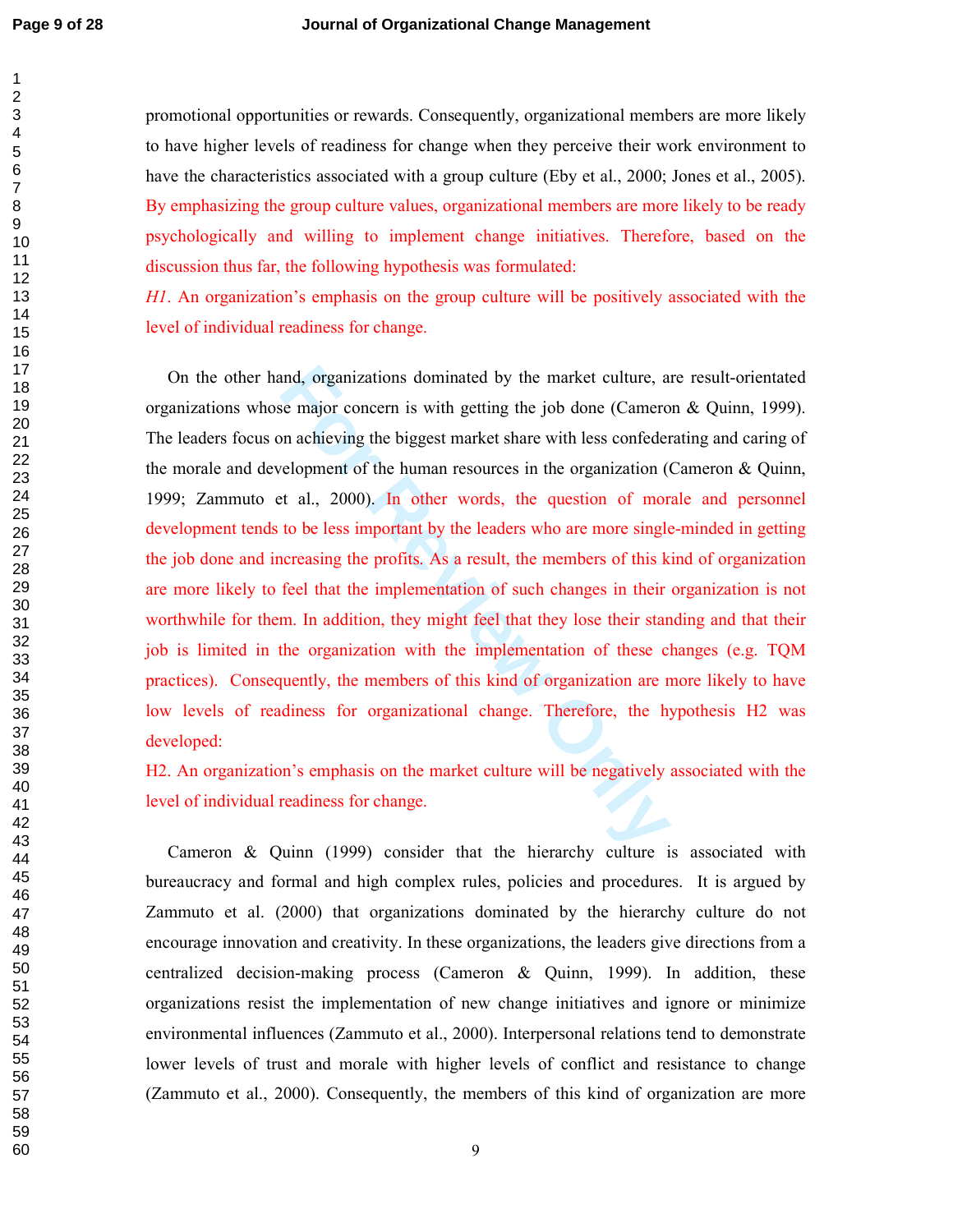likely to have negative attitude towards the organizational change. Thus, organizations dominated by the hierarchy culture offer a lower level of IRFC. The above discussion suggests that:

*H3.* An organization's emphasis on the hierarchy culture will be negatively associated with the level of individual readiness for change.

The efficiency of their organization (Cameron & Quinn,<br>
mbers who perceive their work environment to have<br>
he adhocracy culture are more likely to have higher lev<br>
& Krakower, 1991; Zammuto & O'Connor, 1992). I<br>
nbers who In contrast, organizations dominated by the adhocracy culture type pose an active, energetic, innovative nature and tend to be flexible. These organizations encourage an individual initiative and the implementation of new ideas, models and programmes such as TQM to increase the efficiency of their organization (Cameron & Quinn, 1999). As a result, organizational members who perceive their work environment to have characteristics assassinated with the adhocracy culture are more likely to have higher levels of readiness for change (Zammuto & Krakower, 1991; Zammuto & O'Connor, 1992). It is concluded that organizational members who rate their OC as being high in adhocracy culture values perceive higher levels of readiness for change (i.e., are more likely to possess positive attitudes towards organizational change). Therefore, the following hypothesis was developed:

*H4*. An organization's emphasis on the adhocracy culture will be positively associated with the level of individual readiness for change.

 Based on the theoretical discussions and proposed relationships, a conceptual framework is developed as shown in Figure III.



**Figure III** The Conceptual Framework of the Research Study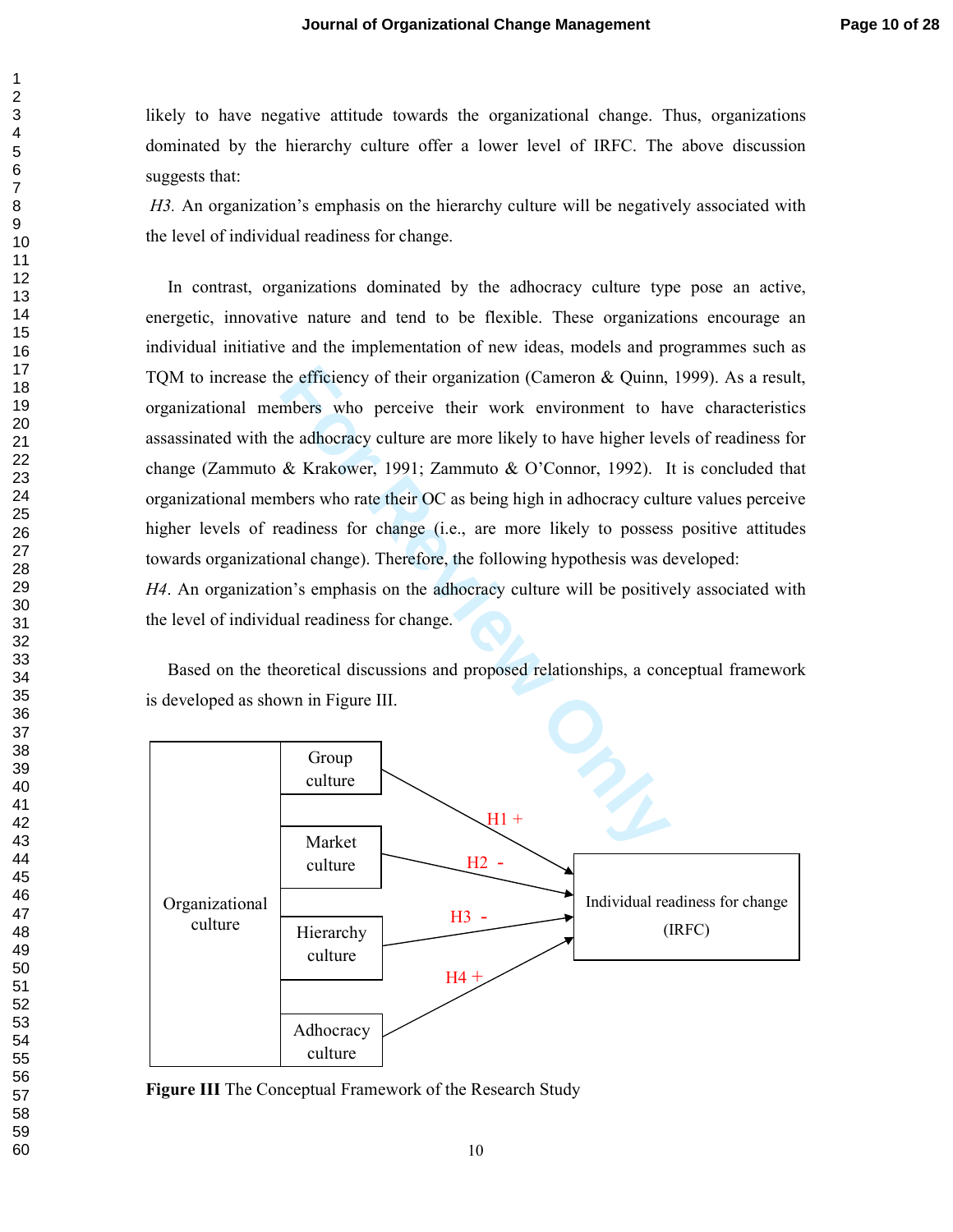#### **Research Methodology**

In order to achieve the main aim and objectives of this study, the researchers have utilized two reliable and valid instruments from prior studies. In order to identify the cultural profile and characteristics of SMOs, the organizational culture assessment instrument (OCAI) developed by Cameron & Quinn (1999) was used.

and his colleagues (2007) was adopted. Unlike prev<br>one-dimensional construct, Holt et al. (2007) develop<br>IFC. They treated it as a multifaceted measure that dis<br>f IRFC. This study use the scale of Holt et al. (2007)<br>s of I In order to measure the level of IRFC components, the reliable and valid instrument developed by Holt and his colleagues (2007) was adopted. Unlike previous studies which treated IRFC as a one-dimensional construct, Holt et al. (2007) developed a more precise measurement of IRFC. They treated it as a multifaceted measure that distinguishes between four components of IRFC. This study use the scale of Holt et al. (2007) as it fully captures existing definitions of IRFC and offers better operationalization of this variable. This instrument consists of 25 items designed to assess the extent to which organizational members feel positive about the implementation of TQM as a new change initiative. The respondents asked about their perception and evaluation regarding the benefits that members and the wider organization may achieve from a change implementation, the individual and organizational ability for performing change, and the need for organizational change. All the items were assessed via a 5-point Likert-scale, ranging from 1 (strongly disagree) to 5 (strongly agree).

 Content validity was checked using experts and academics from Syrian universities before the questionnaires were distributed to the target sample. All the experts considered that the questionnaire was appropriate, would achieve the aim of the study and needed only a little editing. The proposed questionnaire was then adjusted and amended according to the feedback and comments of the experts.

 The target population of this research consists of all the public and private SMOs involved in implementing change initiatives. The population of SMOs is concentrated mostly in ten cities. However, 60% are based in two cities, which are Damascus and Aleppo. Contacting and distributing the questionnaires to all the relevant companies was difficult due to the geographical spread, the time factor and the financial limitation of this research. The researchers chose to adopt a random sampling technique and selected a representative sample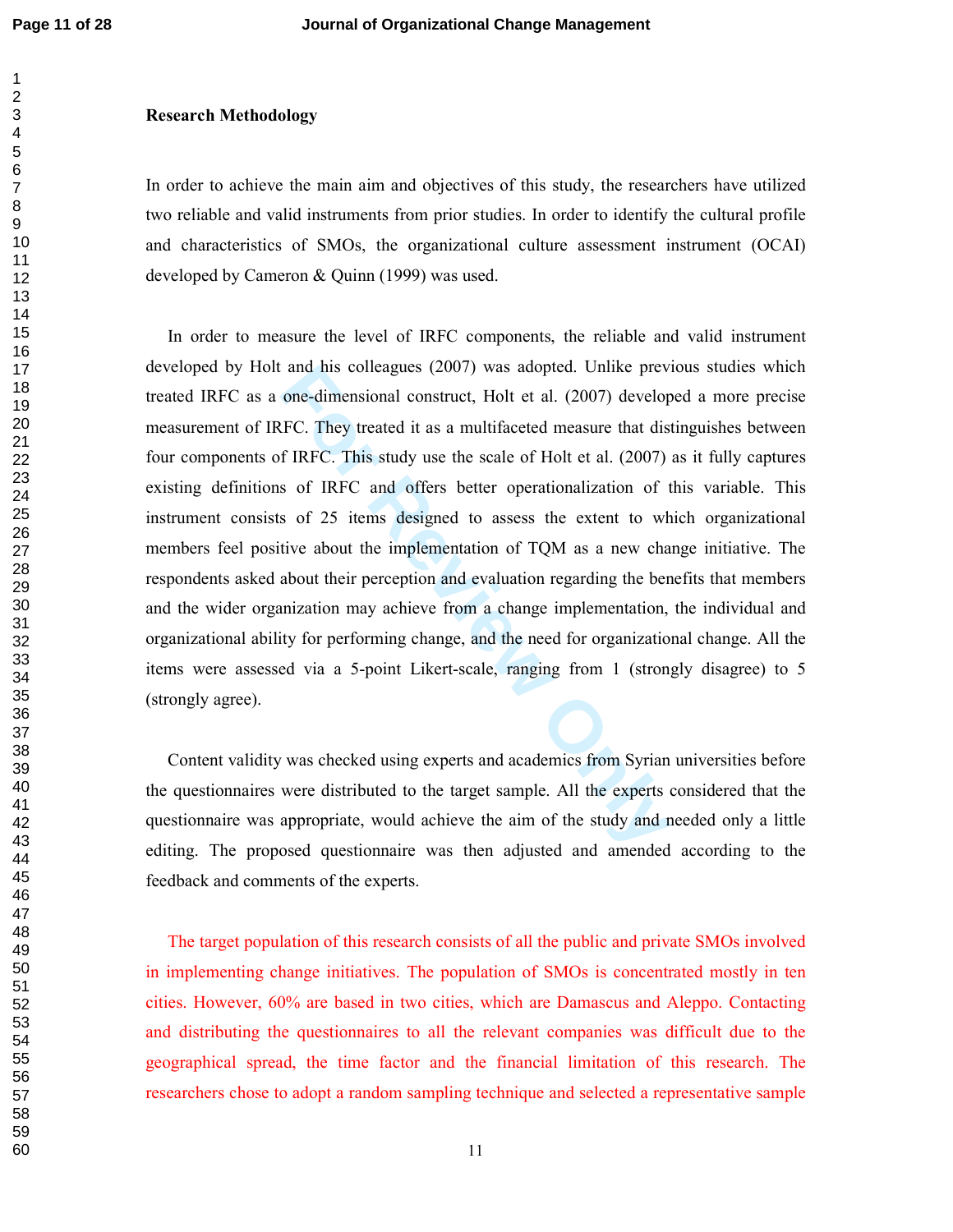consisting of 350 SMOs in Aleppo and Damascus. A personal distribution of the final version of the questionnaire to one participant (operation, production or quality manager) for each organization was adopted as it was considered the most efficient method of data collection in the Syrian context.

 This study approached the manager who is the most familiar with the topic in each organization to complete the questionnaire. It is worth indicating that this methodological approach has been used in previous studies (Goll & Rasheed, 1997; Hart & Banbury, 1994). The middle managers were considered as the key participants in this research. Bower (1970) considered that middle managers are the key agents of change. In addition, middle manager performs the critical task of championing transformation proposals within a company (Schnider et al., 1996). Therefore, their perception of the internal environment and readiness for change is balanced and very to adopt the required change.

#### **Analysis and Results**

ddle managers are the key agents of change. In additio<br>cal task of championing transformation proposals v<br>96). Therefore, their perception of the internal environ<br>ced and very to adopt the required change.<br>**Its**<br>nalyzed us All the data were analyzed using the Statistical Package for the Social Sciences (SPSS V.16). The total number of completed questionnaires was 204, of which 196 were useable. The overall response rate was thus 56 percent (196/350). Cronbach's coefficient alpha measure was used to estimate the degree of the internal consistency of each construct. All the scales have a high reliability and the values of Cronbach's alpha derived for the constructs vary between 0.706 and 0.839.

#### *Descriptive Statistics*

The majority of the respondents (80.6%) were from private organizations, and the remainders were from public organizations. With regard to respondents' work positions, 78.57% of the respondents were production managers, 6.1% were operations managers, 9.1% were quality managers and 7.6% of the respondents hold other work positions.

 The completion of OCAI provided a picture of the OC profiles of SMOs. Table I illustrates the current dominant culture types of SMOs. It is evident that the hierarchy and market culture types are dominant.

#### **Table I here**

 $\mathbf{1}$  $\overline{2}$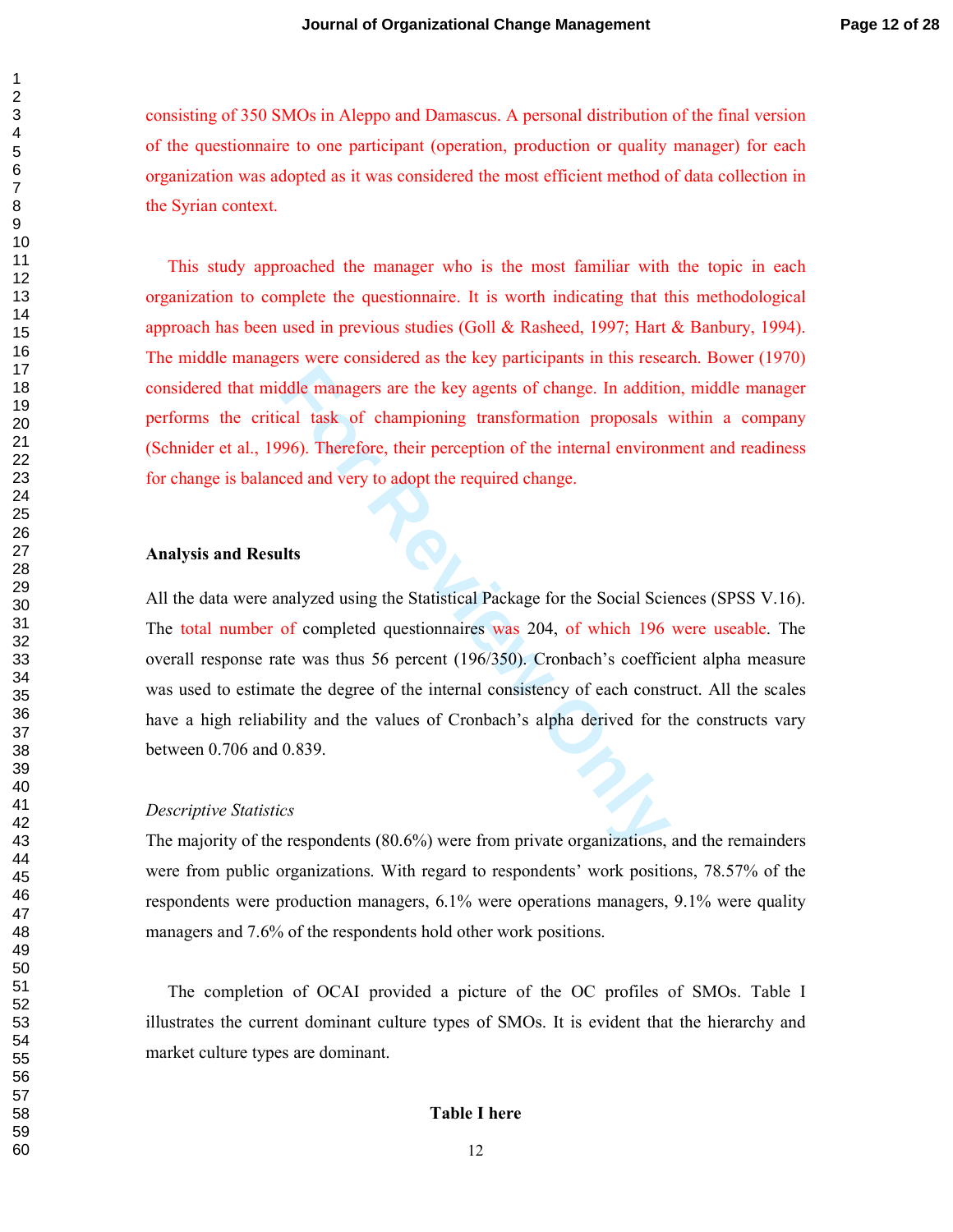$\mathbf{1}$  $\overline{2}$ 

 Table II presents the mean score for each component of IRFC in SMOs. According to the mean values, it is clear that the level of IRFC is very low in SMOs.

## **Table II here**

### *Correlation Analysis*

A correlation analysis procedure was conducted with the use of Pearson correlation in order to describe the "strength and direction of the linear relationship between two variables" (Pallant, 2005, p.121). Table III details the values of the Pearson correlations as well as the significance values.

## **Table III here**

21). Table III details the values of the Pearson correlat<br> **Fable III here**<br> **Fable III here**<br> **Fable III here**<br> **Fable III here**<br> **Fable III here**<br> **Fable III here**<br> **Fable III here**<br> **Fable III here**<br> **Fable III here**<br> The Pearson correlation coefficients show that there are correlations between all IRFC components and all types of OC. The values of correlation coefficient show that there are strong positive correlations between IRFC components and group culture as hypothesized. The result of the analysis has further indicated that adhocracy culture types have strong and positive influences on IRFC components– the level of IRFC components increases as the score of this culture type rises. In contrast, the analysis shows that both, the hierarchy and the market culture types have strong and negative influences on IRFC components– the level of IRFC components decreases as the scores of these culture types fall. Thus, the results support the four research hypotheses H1, H2, H3 and H4.

 The results of the analysis have further indicated that IRFC components have a higher coefficient of correlation with the group and adhocracy culture types. The highest correlations coefficients have been found between group culture and two of IRFC components, namely personally beneficial and change efficacy, in which value of correlation coefficient is  $0.309$  (p < 0.01) and  $0.301$  (p < 0.01) respectively. In the same manner a strong relationship and high correlations coefficients have been found between adhocracy culture and two of IRFC components, namely management support and appropriateness, in which value of correlation coefficient is  $0.220$  ( $p < 0.01$ ) and  $0.197$  ( $p < 0.01$ ) respectively.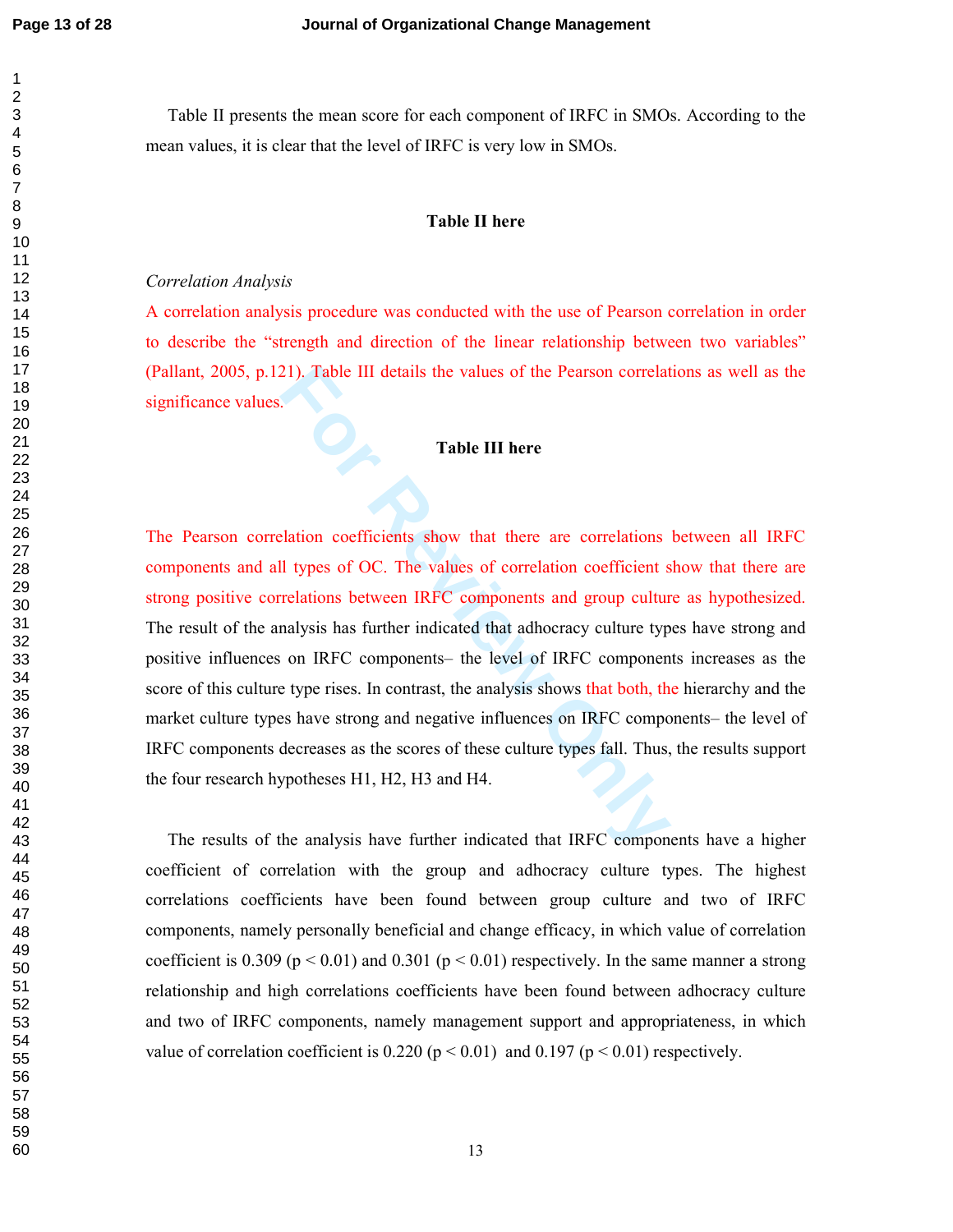Although correlation is very useful research tool, it tells us nothing about the predictive power of variables (Field, 2009). In addition, a series of such correlation analysis could overstate and exaggerate the apparent overall explanatory power of a group of independent variables. Thus, this study conducted more sophisticated and advanced analysis using multiple regressions to overcome the above mentioned weaknesses. A series of multiple regressions were carried out to seek additional evidence and to examine in depth the influence of OC types on IRFC. This helps in determining the most important variables (culture values) that organizations should emphasize upon, in order to increase the level of IRFC.

# *Multiple Regression Analysis*

Multiple regression analysis was conducted to examine in more depth the influence of OC types on IRFC components. This was carried out to investigate the relative significance of different OC types in predicting IRFC components. This helps in determining the most important variables (culture values) that organizations should be emphasized in order to increase the level of IRFC.

*n Analysis*<br> **For Analysis was conducted to examine in more depth the mponents.** This was carried out to investigate the relat<br> **For Formal Solution** IRFC components. This helps in det<br> **FIRFC.**<br> **FIRFC.**<br> **FIRFC.**<br> **FIRF**  All the regression models tested met the validity requirements and no problem was detected. Thus, these models, which were generated from the sample, can be accurately applied to the population of interest (Field, 2009). The the variance inflation factor (VIF) values of the independent variables for all models is less than maximum level of 10 and the Tolerance (TOL) value in all models is higher than the minimum level of 0.2. These statistics indicated no multicollinearity problem exist among the independent variables in all models. Thus, multicolinearity was not a problem (Myers, 1990; Hair et al., 2006; Meyers et al., 2006; Callaghan and Chen, 2008).

The regression models have explanatory power (adjusted  $R^2$ ) value of .290, .299, .141 and .158, respectively. Thus, approximately 29%, 30 %, 14% and 16% of the dependent variables namely, IRFC-personally beneficial, IRFC-management support, IRFC-self efficacy and IRFC-appropriateness are explained by combined effect of the four independent variables (OC types), respectively. The overall models tested were highly statistically significant (Fvalue significant on 1% level), which means all the reported models are reliable.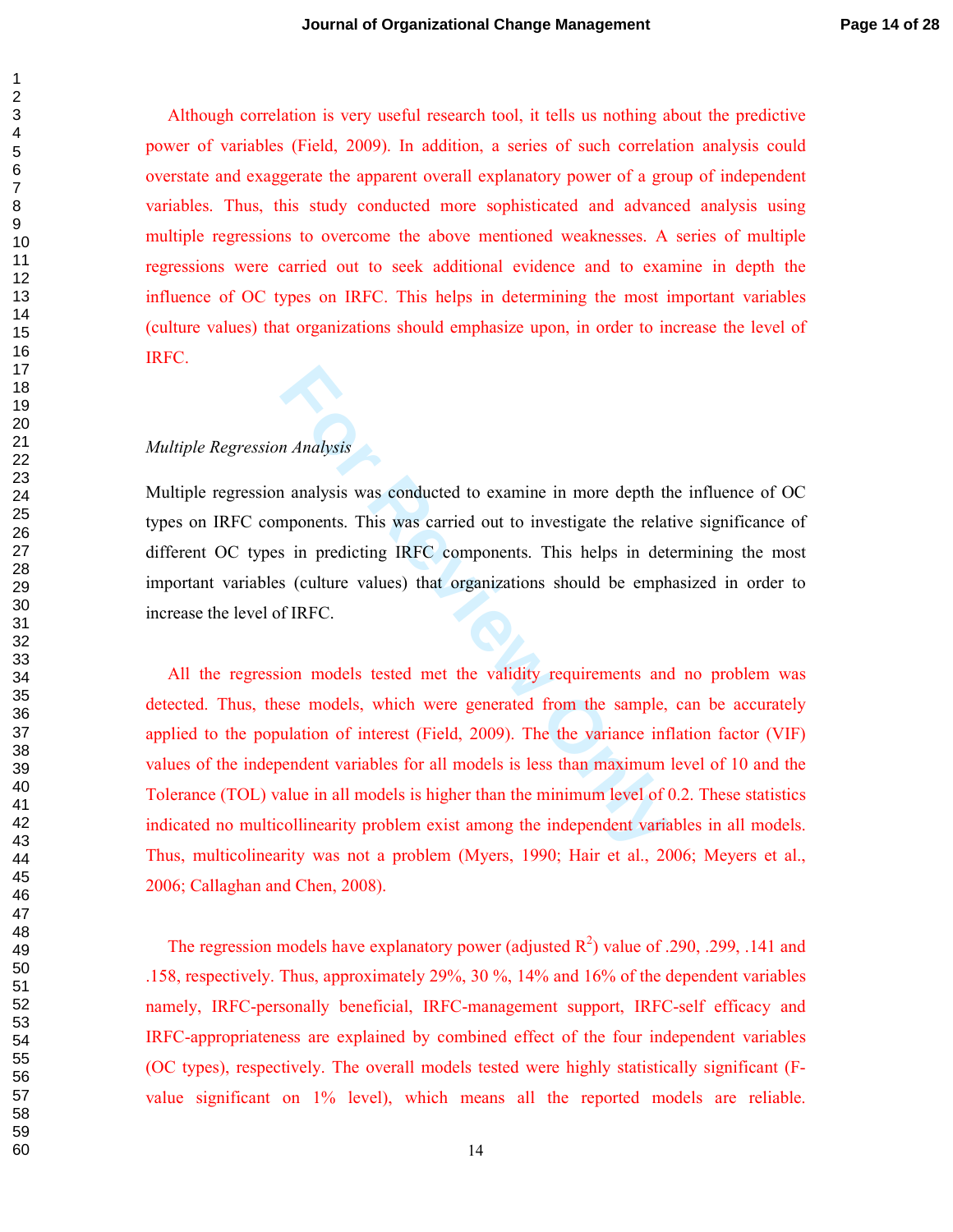As a consequence, the regression models provide an acceptable prediction of the dependent variables.

 Overall, as shown in Table IV, adhocracy culture and group culture have positive and significant effects on TQM implementation. These results strongly support both of the research hypotheses numbers H1 and H4. However, the effect of market culture and hierarchy culture are not significant; thus, H<sub>2</sub> and H<sub>3</sub> are not supported.

 The above findings show that adhocracy and group culture types are the most influential culture types on IRFC components. They made significant contribution to explaining the variation in IRFC components. Of the two significant independent variables, adhocracy culture is the more important variable in explaining the variation in IRFC components, as it had the highest Beta value, followed by group culture. Thus, the regression analysis supported the correlation analysis results of a significant positive association between adhocracy culture/ group culture and IRFC components.

EXEC components. They made significant contribution<br>components. Of the two significant independent va<br>important variable in explaining the variation in IRFC<br>Beta value, followed by group culture. Thus, the r<br>relation analy However, the regression analysis indicated that market culture and adhocracy culture, reported by correlation analysis to have a significant negative association with IRFC components, were not significantly associated with IRFC components. This finding is due the fact that bivariate statistics are not as accurate as multivariate statistics. It appears that in the presence of group and adhocracy culture types, which have a strong impact on IRFC components, hierarchy and market culture types lose their effect and become relatively less significant. Thus, they are the least influential culture types in IRFC components as compared to the other OC types, i.e., group and adhocracy culture types.

#### **Table IV here**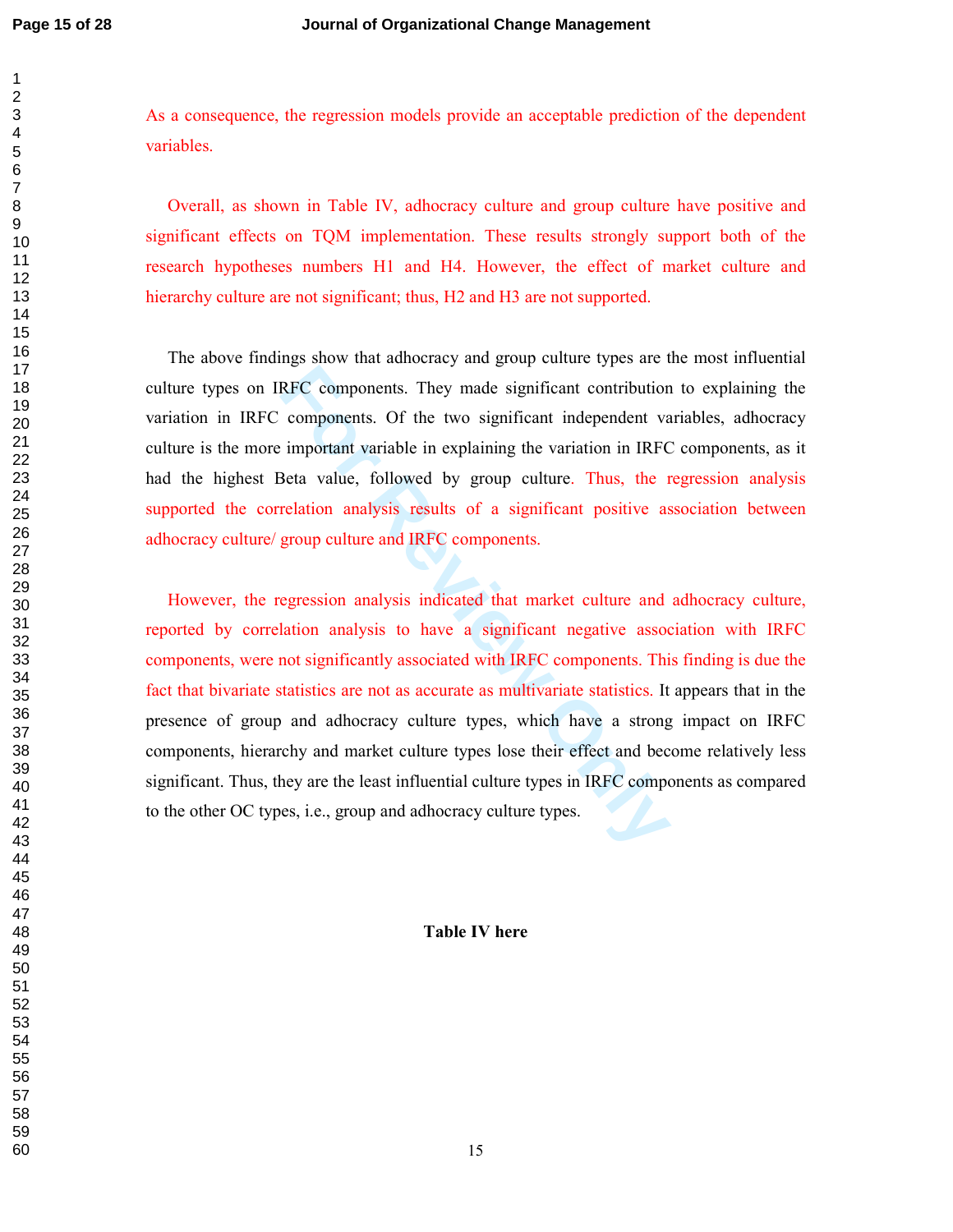#### **Discussion and Conclusion**

While few recent studies have paid attention to the relationship between organizational culture (OC) and individual readiness for change (IRFC), few previous studies have examined the impact of all OC types on IRFC. This paper empirically examined the influence of all four organizational culture types of the CVF model on the components of IRFC. This was done in order to give a holistic perspective instead of focusing on the impact of some of the OC types on IRFC. Therefore, our paper contributes to the existing literature on change management by providing empirical evidence leading to advancement in the understanding of the relationship between OC types and IRFC components.

 Furthermore, unlike previous studies which considered IRFC as a one-dimensional construct, this study measured IRFC as a multidimensional construct composed of individuals' belief in their ability to carry out change practices, management support for the change, change appropriateness and personal benefits of the change. This provides better understanding of the relationships between IRFC components and OC types.

by a symplement evidence leading to advancement in travel of types and IRFC components.<br>
Filike previous studies which considered IRFC as<br>
ady measured IRFC as a multidimensional constrain<br>
tin their ability to carry out c The findings of this study have shown that the level of IRFC in SMOs is very low. In addition, it is found that the OCs in the majority of SMOs tend to have a mixture of the four culture types of the CVF instrument. However, hierarchy culture and market culture were the dominant OC types in SMOs. This supports the argument of Quinn and Kimberly (1984, cited in Dellana & Hauser, 1999), who found that 'no organization is likely to reflect only one [value system]. Instead, 'we would expect to find combinations of values, with some being more dominant than others'.

 In addition, the results from this study demonstrate that IRFC is strongly influenced by OC. This supports the argument of many authors such as Choi & Ruona  $(2011)$  in their conceptual research, where they stated that OC is one of the most important contextual factors that impact upon the level of IRFC. Very few authors such as Jones et al. (2005) and Eby et al. (2000) have found that the characteristics of group and adhocracy culture types are associated with higher levels of IRFC. Similar findings have been found in SMOs where the level of IRFC is positively influenced by the group and adhocracy culture types. In addition, it is evident from the findings of this study that the characteristics of market and hierarchy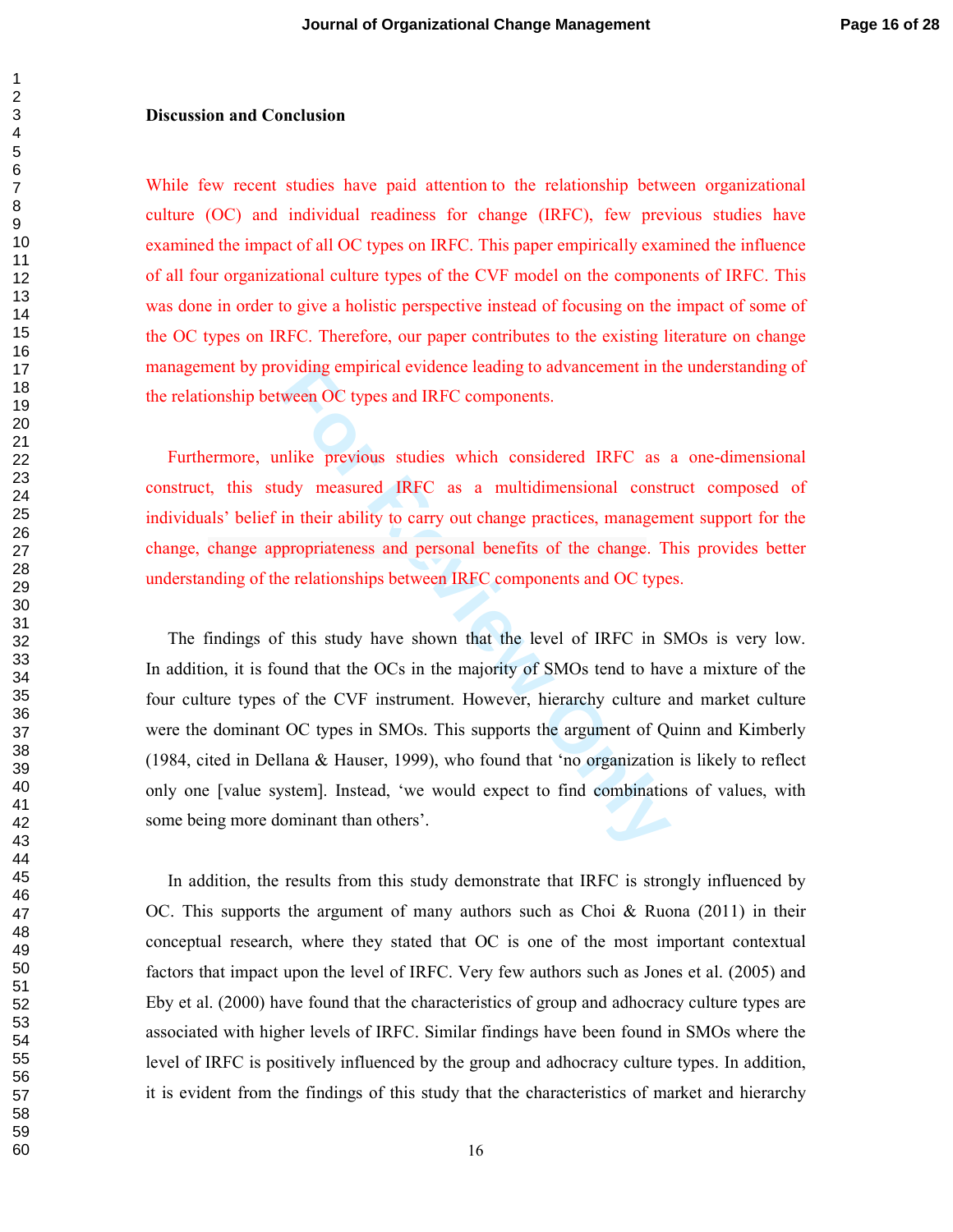$\mathbf{1}$  $\overline{2}$ 

culture types are associated with lower levels of IRFC components, namely personally beneficial, management support, appropriateness and change efficacy.

 Therefore, the results of this study show that in comparison with other CVF culture types, group culture and adhocracy culture are the most supportive culture types for IRFC components, and the hierarchy and market culture types are the least supportive for IRFC components. This indicates that organizations dominated by group and adhocracy culture types, facilitate an improved acceptability of change. Thus, organizational members are more likely to have higher levels of readiness for organizational change when they perceive their work environment to have the characteristics associated with a group and adhocracy culture types. In other words, organizational members will be more willing to accept new change initiatives such as TQM and to take an active part in its implementation if their organizations value teamwork, cohesion, employee involvement, human resource development, flexibility, creativity and innovation.

to have the characteristics associated with a group and<br>rds, organizational members will be more willing to a<br>FQM and to take an active part in its implementation if<br>bhesion, employee involvement, human resource devel-<br>vat The findings of this study indicate that hierarchical culture and market culture have less of significant effects on IRFC. However, the characteristics and values of hierarchical and market culture types are overemphasized in SMOs. In these organizations, there are formal and highly complex rules, policies, procedures and relationships which members of organizations must follow. In addition, these organizations do not encourage innovation and creativity. The organization's members work according to fixed rules and they do not have the opportunity to change and innovate. Thus, they fail to achieve continuous improvement and thereby improved customer satisfaction, which is embodied in TQM.

 The research has shown that, the major focus of the managers of these organizations is to get the work done and to achieve the biggest market share and profit in a short time, with less confederating and caring about the morale and development of the human resources in the organization. The majority of SMOs have not prepared their members psychologically to implement new change initiatives. In these organizations, employees do not receive encouragement and rewards for participating in the implementation of change initiatives. The organizational members in SMOs have not received the necessary training and skills that are required to implement TQM practices. Therefore, this led them to believe that they are not able to perform successfully with the implementation of TQM, and that they will not get any personal benefits from TQM implementation either. In addition, organizational members in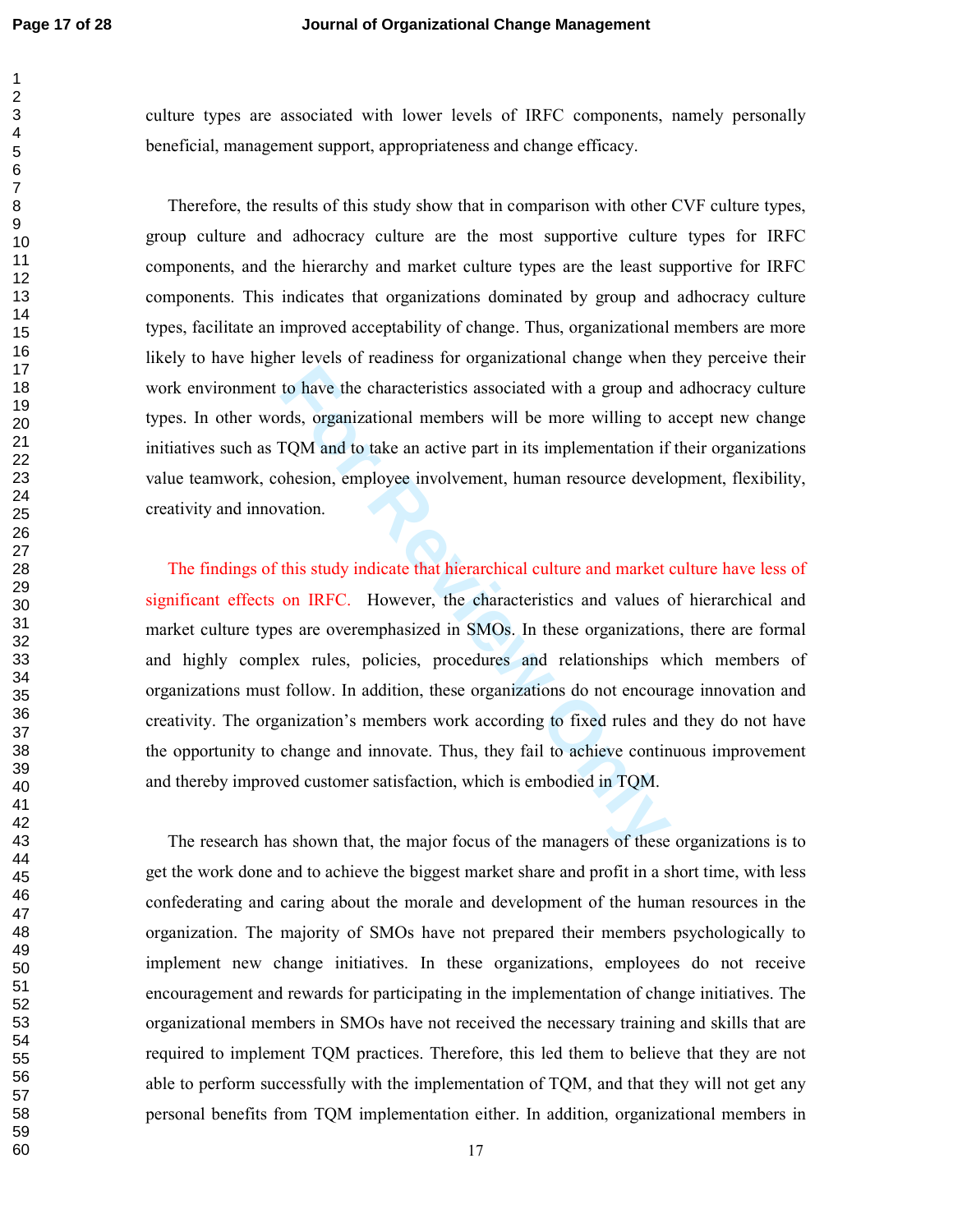SMOs feel that the implementation of TQM does not benefit, and improve the overall efficiency of their organizations. The results of this study indicated that organizational members in SMOs reported low levels of readiness for change and held a negative attitude towards TQM implementation.

 It can be concluded that organizational members in SMOs, who rate their OC as being high in hierarchy and market culture values rather than group and adhocracy culture values, are less willing to accept the implementation of TQM practices. Therefore, the dominant OC in SMOs (hierarchy and market culture types) is one of the major obstacles causing low level of IRFC.

# *Managerial implications*

The results of this study offer several useful implications for practitioners engaged in facilitating change and interested in enhancing the level of IRFC by identifying the supportive and more favorable OC types which improve the employees' acceptability of change.

*For Sexeral* useful implications for practic<br> **For Sexeral Analytical Sexeral useful implications for practic**<br> **For Example 1998** and interested in enhancing the level of IRFC love<br> **For Example 1998** and importance of a This study stresses the importance of assessing the current position of OC to identify the gap between the current OC profiles, characteristics, and those required to achieve high level of IRFC. This will help to determine the changes needed to build a supportive culture. If considerable gaps are found and no action taken to bridge those gaps, low level of IRFC would be expected, and consequently, change implementation would be threatened.

 This study highlights that, in order to foster individual readiness for organizational change, the values of the hierarchy and market culture types should not be overemphasized as is evident in current practice in SMOs. These values necessitate working with other cultural types in order to improve the effectiveness of TQM implementation. The leaders of SMOs should change their existing culture and move their emphasis towards the values and characteristics of the group and adhocracy cultures. Managers in SMOs should adopt flexible policies and regulations. They should encourage organizational members to be innovative and creative in order to achieve continuous improvement and increase the effectiveness of their organization.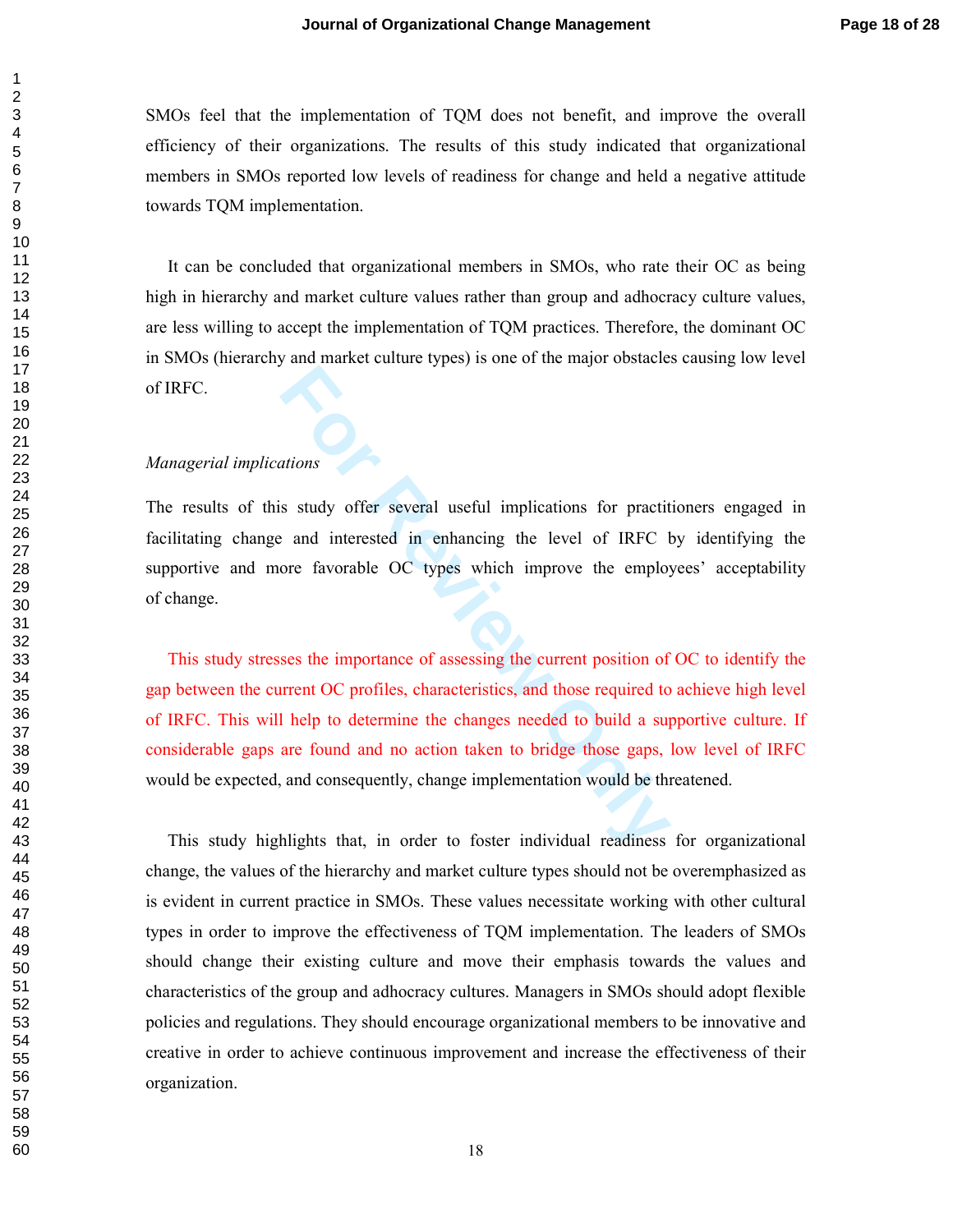While creating IRFC, SMOs should focus on long-term rather than short-term profits and concentrate on human resource improvement. The leaders of SMOs should provide their members with training on the implementation of various TQM practices. This results in a reinforcement of employee's feelings of self-efficacy and promoting feelings of readiness for change. SMOs should explain the positive influence of adopting various change initiatives on the performance of their organizations. In addition, the leaders of SMOs should motivate their members by establishing a fair incentive system and reward the members who participate in TQM implementation success. This leads to strengthen of the members' feelings of personal benefits which would gain as a result of participation in TQM implementation.

the group culture and adhocracy culture values, organalikely to be ready psychologically and willing for TQ oup and adhocracy culture types would support the attitudes and readiness towards TQM implementrive culture would By emphasizing the group culture and adhocracy culture values, organizational members in SMOs are more likely to be ready psychologically and willing for TQM implementation. The values of group and adhocracy culture types would support the development of individuals' positive attitudes and readiness towards TQM implementation in SMOs. Creating this supportive culture would foster individuals' readiness for organizational change consequently increase individuals' involvement in the implementation of TQM. When organizational members' readiness for change is high, possessing a strong positive attitude towards TQM, they are more willing to accept the implementation of TQM. This in turn leads them to behave in a manner consistent with TQM principles showing higher levels of involvement in TQM execution efforts. Consequently, this would assist SMOs to achieve global marketing effectiveness and competitiveness in the international markets .

## *Limitations and further research*

There are some shortcomings of this research that lead to avenues for future research. One limitation is that this research is not longitudinal in design, because the researcher used a cross-sectional research design, which restricted the researcher's ability to tackle or refer to the change or development of the phenomenon under study over a period. This study recommends that future studies use the longitudinal research design in order to be able to study the possible changes and developments of a phenomenon and the relationship between the variables of this study over a period of time.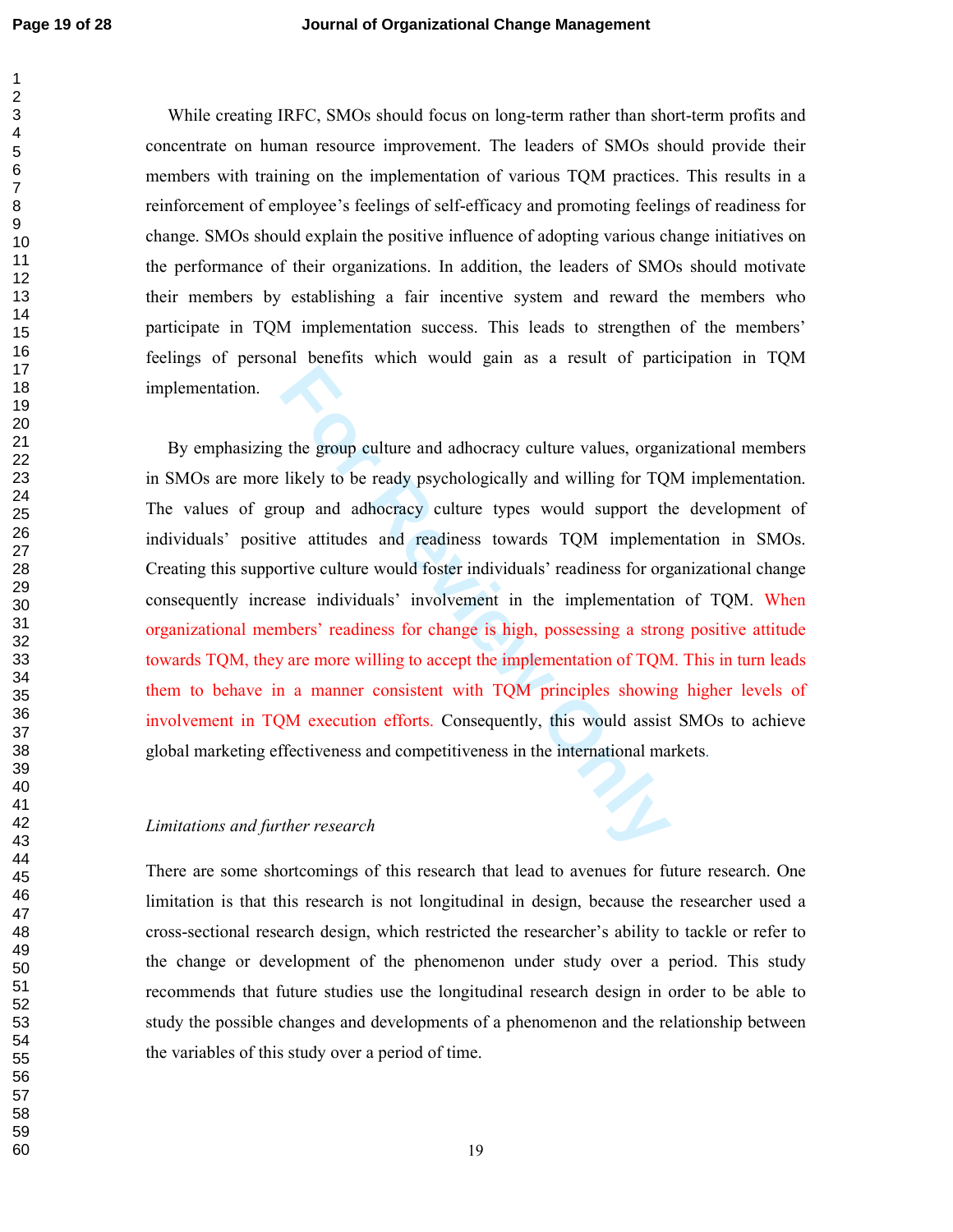In addition, this study recommends that future studies use in-depth interviews along with questionnaires in order to provide deeper and broader information on the influence of OC types on the components on IRFC. This would be useful to enhance the validity and reliability of the findings and reduce the degree of bias.

the accuracy of responses" (Huber & Power, 1985, p<br>levant in each organization who is the most familian<br>stionnaire. However, using only one respondent ma<br>study. It will be recommended for future research the<br>organization i Furthermore, the questionnaire was distributed to one respondent in each organization. A problem common to the organizational-level study regarding whether an individual response can represent the intended firm-level situations could exist. While the use of multiple raters may enhance the reliability of our measures, inclusion of "less knowledgeable informants can actually decrease the accuracy of responses" (Huber & Power, 1985, p. 175). This study approached one relevant in each organization who is the most familiar with the topic to complete the questionnaire. However, using only one respondent may still exist as a limitation to this study. It will be recommended for future research the use of multiple respondents in one organization in order to decrease the influences of systematic response bias.

 Additionally, the findings of the current study are limited to the Syrian manufacturing organizations and for this reason they should not be generalized to whole sectors. It is hoped that many researchers who are interested in the Syrian context will take this study as a basis and repeat it in other sectors such as education, tourism, health, banking sectors, etc.

 Finally, the current study focuses on SMOs; the characteristics of these organizations may be relatively different from those in other countries. Therefore, the findings of this study should not be generalized. However, these results may give an essential reference for organizations in other Arab countries whose cultures and climates are similar to those in Syrian organizations. This research study provides a basis for future studies, and recommends its replication in different countries and contexts.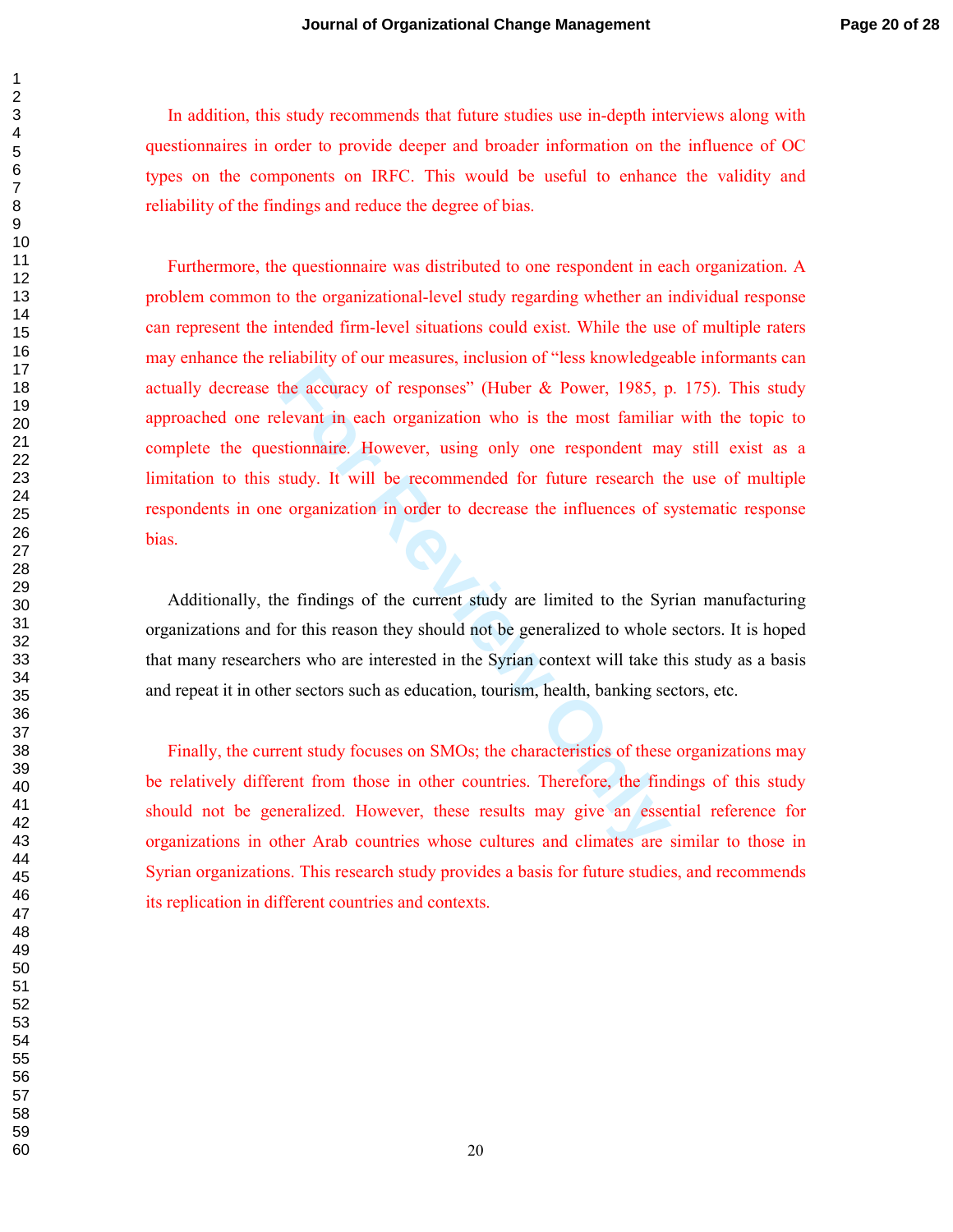# **References**

Abdolshah, M. and Abdolshah, S. (2011), "Barriers to the successful implementation of TQM in Iranian manufacturing organizations", *International Journal of Productivity and Quality Management*, Vol. 7 No. 3, pp. 358 – 373

Abdul Rashid, M. Z., Sambasivan, M. and Abdul Rahman, M. (2004), "The influence of organizational culture on attitudes toward organizational change", *Leadership and Organization Development Journal*, Vol. 25 No. 2, pp. 161 - 179

Ahmad, F. (2012), "Syrian industry in the face of challenges", *White and black magazine,* [Online], Available at:

http://www.awaonline.net/index.php?action=show&type=news&id=668 (Accessed: 2 February 2012)

**For Fig. 10** (**For Fig. 10** (**For Fig. 10** (**For Fig. 10** (**For Fig. 10** (**For Fig. 10** (**For Fig. 10** (**For Fig. 10** (**For Fig. 10** (**For Fig. 10** (**For Fig. 10** (**For Fig. 10** (**For Fig. 10** (**For Fig. 10** (**For Fig. 10** Al- Ather, N. (2010), "Planning to establish Syrian Quality Award with corporation with The European Union", *EuroJar*, [Online], Available at: http://www.eurojar.org/ (Accessed: 7 March 2011).

Al- Khalifa, K. N. and Aspinwall, E. M. (2001), "Using the competing values framework to investigate the culture of Qatar industries", *Total Quality Management*, Vol. 12 No. 4, pp. 417-428

Al *-*Khalifa*,* K.N. and Aspinwall, E.M. (2000), "The Development of Total Quality Management in Qatar *"*, *The TQM Magazine*, Vol. 12 No.3, pp. 194–204

Armenakis, A. A., Harris, S. G., and Mossholder, K. W. (1993), "Creating readiness for organizational change", *Human Relations*, Vol. 46 No. 6, pp. 681–703

Baird, K., Jia Hu, K. and Reeve, R. (2011), "The relationships between organizational culture, total quality management practices and operational performance", *International Journal of Operations & Production Management,* Vol. 31 No.7, pp. 789-814

Bower, J. L. (1970), *Managing the resource allocation process.* Boston: Harvard University Press.

By, R. T. (2007), "Ready or not", *Journal of Change Management*, Vol.7 No. 1, pp. 3–11.

Cameron, K. S. and Quinn, R. E. (1999), *Diagnosing and changing organizational culture: based on the competing values framework-* Addison-Wesley, Inc

Callaghan, K., and Chen, J. (2008), "Revisiting the collinear data problem. An assessment of estimator 'ill-conditioning' in linear regression", *Practical Assessment, Research and Evaluation*, Vol. 13 No. 5, pp .1-6

Cheng, C. W. M and Liu, A M. M. (2007), "The Relationship of Organizational Culture and the Implementation of Total Quality Management in Construction Firms", *Surveying and Built Environment*, Vol. 18 No. 1, pp. 7-16

Choi, M., and Ruona, W. E. A. (2011), "Individual Readiness for Organizational Change and Its Implications for Human Resource and Organization Development", *Human Resource Development Review*, Vol. 10 No. 1, pp. 46–73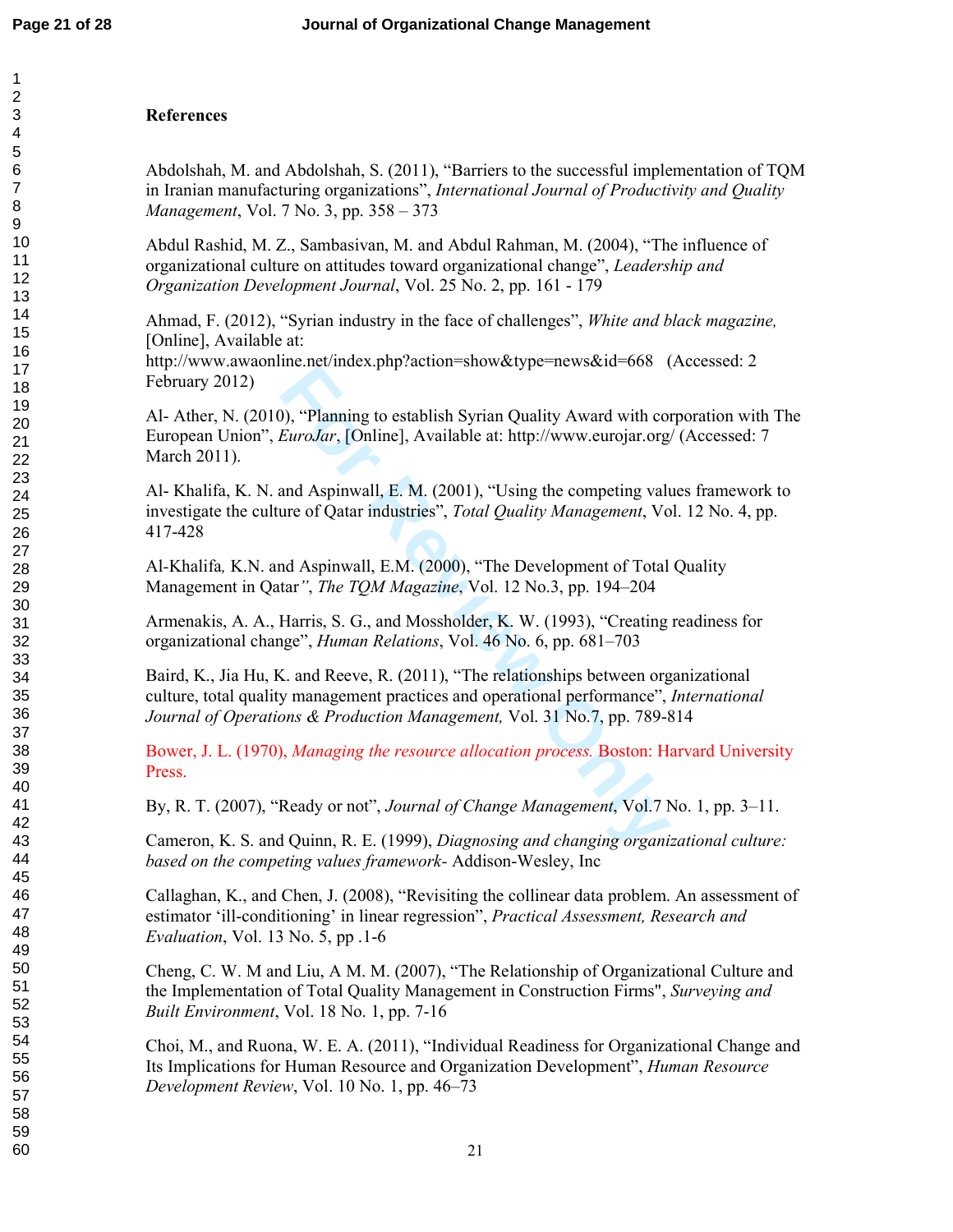Clegg, C., and Walsh, S. (2004), "Change management: Time for a change", *European Journal of Work and Organizational Psychology,* Vol. 13 No. 2, pp. 217–23

Goll, I. and Rasheed, A. (1997), "Rational Decision-Making and Firm Performance: The Moderating Role of Environment", *Strategic Management Journal*, Vol. 18, No. 7, pp. 583- 591

Denison, D.R. and Spreitzer, G.M. (1991), "Organizational culture and organizational development: a competing values approach", *Research in Organizational Change and Development,* Vol. 5, pp. 1-21

Eby, L. T., Adams, D. M., Russell, J. E. A. and Gaby, S. H. (2000), "Perceptions of organizational readiness for change: factors related to employees' reactions to the implementation of team based selling", *Human Relations*, Vol. 53 No. 3, pp. 419–442

Field, A. (2009), *Discovering Statistics: using SPSS for Windows* (3rd ed.), Sage Publications, UK

Fuentes-Henríquez, F. and Del Sol, P. (2012), "Analogical foundation of the scope of organizational change", *Journal of Organizational Change Management*, Vol. 25 No. 1, pp.163 – 185

Hair, J. F., Black, W. C., Babin, BJ, Anderson, R. E., and Tathan, R. L. (2006), *Multivariate data analysis*, Pearson Prentice-Hall, New Jersey

Hart, S.L and Banbury, C. (1994), "How Strategy-making Processes Can Make a Difference," *Strategic Management Journal*, Vol. 15, No. 4, pp. 251–268

team based selling", *Human Relations*, Vol. 53 No. 3, p<br>iscovering Statistics: using SPSS for Windows (3<sup>rd</sup> ed.),<br>F. and Del Sol, P. (2012), "Analogical foundation of th<br>ge", *Journal of Organizational Change Management* Hernández-Mogollon, R., Cepeda-Carrión, G., Cegarra-Navarro, J. G. and Leal-Millán, A. (2010), "The role of cultural barriers in the relationship between open-mindedness and organizational innovation", *Journal of Organizational Change Management*, Vol. 23 No. 4, pp.360 - 376

Holt, D. T., Armenakis, A. A., Field, H. S. and Harris, S. G. (2007), "Readiness for Organizational Change: The Systematic Development of a Scale", *The Journal of Applied Behavioural Science*, Vol. 43 No. 2, pp. 232-255

Jones, R. A., Jimmieson, N. L. and Griffiths, A. (2005), "The Impact of Organizational Culture and Reshaping Capabilities on Change Implementation Success: The Mediating Role of Readiness for Change", *Journal of Management Studies*, Vol. 42 No. 2, pp.361-386

Klein, K. J. and Sorra, J. S. (1996), "The challenge of innovation implementation". *Academy of Management Review,* Vol. 21 No. 4, pp. 1055-1080.

Kuo, T. and Kuo, Y. (2010), "The effect of corporate culture and total quality management on construction project performance in Taiwan", *Total Quality Management*, Vol. 21 No.6, pp. 617–632

Kwantes, C. T. and Boglarsky, C. A. (2007), "Perceptions of organizational culture, leadership effectiveness and personal effectiveness across six countries", *Journal of International Management*, Vol. 13 No.2, pp. 204-230

 $\mathbf{1}$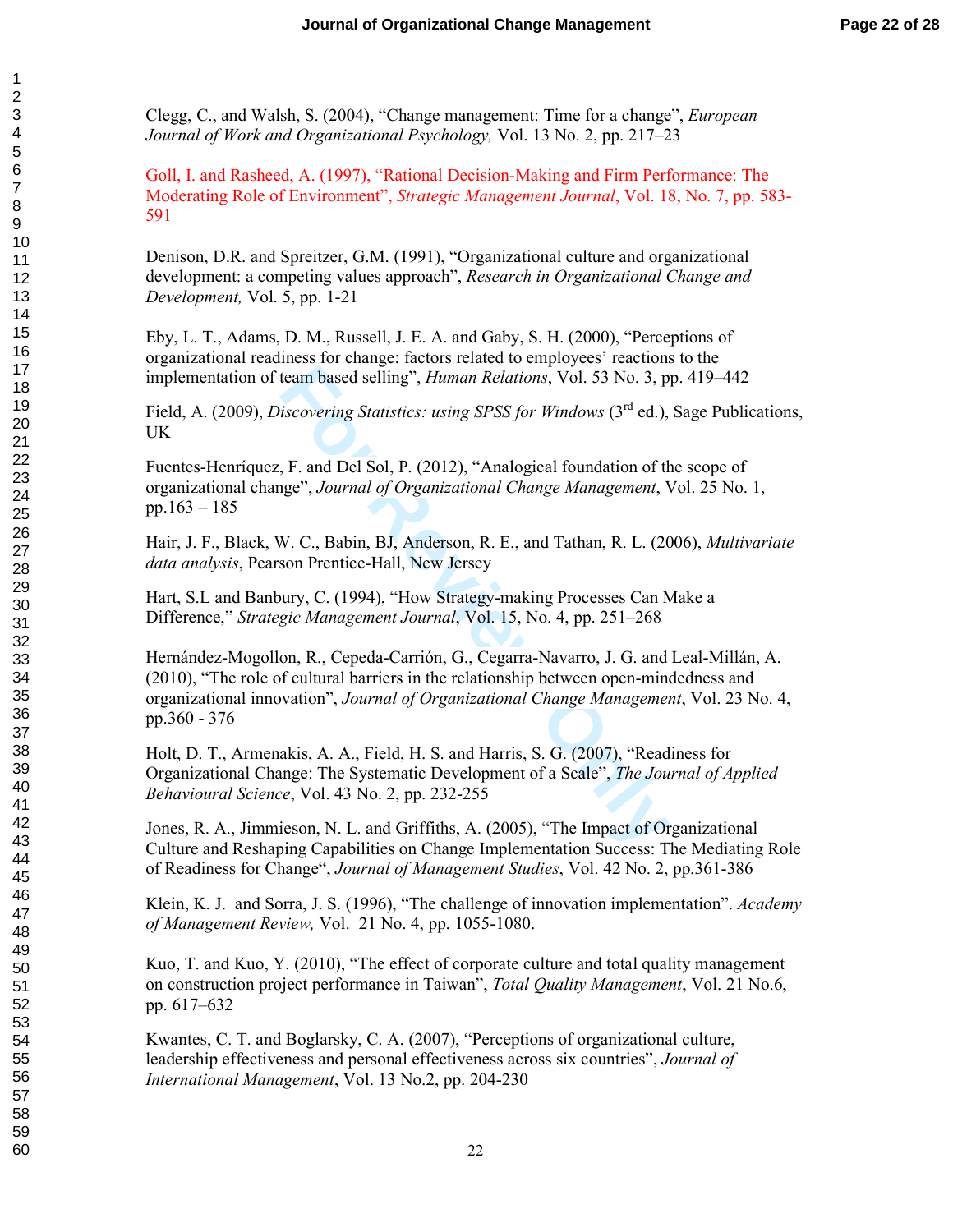123456789

Lawson, E. and Price, C. (2003), "The psychology of change management", *The McKinsey Quarterly*, No.2, pp.30-9

Meyers, L. S., Gamst, G., and Guarino, A. J. (2006), *Applied multivariate research: Design and interpretation*. Thousands Oaks, Sage

Naser, A., Brez, B., and Akras, S. (2006), "Research and development in Syrian industrial institutions", *Centre for Studies and Scientific Research* (In Arabic)

Naor, M., Linderman, K. and Schroeder, R. (2010), "The globalization of operations in Eastern and Western countries: Unpacking the relationship between national and organizational culture and its impact on manufacturing performance", *Journal of Operations Management,* Vol. 28 No.3, pp. 194–205

Meirovich, G., Galante, I, and Yaniv, K. M. (2006), "Attitudes Towards TQM and the Communication Process between Managers and Subordinates", *Journal of Applied Management and Entrepreneurship*, Vol. 11 No.1, pp. 74-86

Myers, R.M. (1990), *Classical and Modern Regression with Applications*, PWS-Kent Publishing Company, Boston, MA

Pallant, J (2005), *SPSS survival manual: A step by step guide to data analysis using SPSS for Windows (Version 12)*, 2<sup>nd</sup> ed., Open University Press

ante, I, and Yaniv, K. M. (2006), "Attitudes Towards To<br>ocess between Managers and Subordinates", *Journal of*<br>ortrepreneurship, Vol. 11 No.1, pp. 74-86<br>), *Classical and Modern Regression with Applications*,<br>iy, Boston, M Prajogo, D. I. and McDermott, C. M. (2011), "The relationship between multidimensional organizational culture and performance", *International Journal of Operations & Production Management*, Vol. 31 No.7, pp. 712-735

Quinn, R.E. (1988), *Beyond rational Management: mastering the paradoxes and competing demands of high performance*, San Francisco: Jossey-Bass

Rusly, F., Corner, J. L. and Sun, P. Y. T. (2012), "Positioning Change Readiness in Knowledge Management Research", *Journal of Knowledge Management*, Vol. 16 No. 2, pp.329 - 355

Schein, E. (1992), *Organizational culture and leadership,* 2nd ed., Jossey-Bass, San Francisco

Schneider, A.P., Brief, R.A., and Guzzo, R. (1996), "Creating a climate and culture for sustainable organizational change", *Organizational Dynamics*, Vol. 24, pp.7 - 19

Shah, N. (2011), "A study of the relationship between organizational justice and employee readiness for change", *Journal of Enterprise Information Management*, Vol. 24 No.3, pp. 224-236

Sikh, G. (2011), "Analysis of attitudes and behaviours of employees towards organizational change", *International journal of Human Resource Management and Research*, Vol. 1 No.1, pp. 1-13

Slman, H. A. (2009), "Industry's role in activating and increasing Syrian gross domestic product", *Syrian international Freight Forwarders Association*, [online], Available from: http://www.siffa.org.sy/modules/news/article.php?storyid=825 (Accessed: 17 February 2012)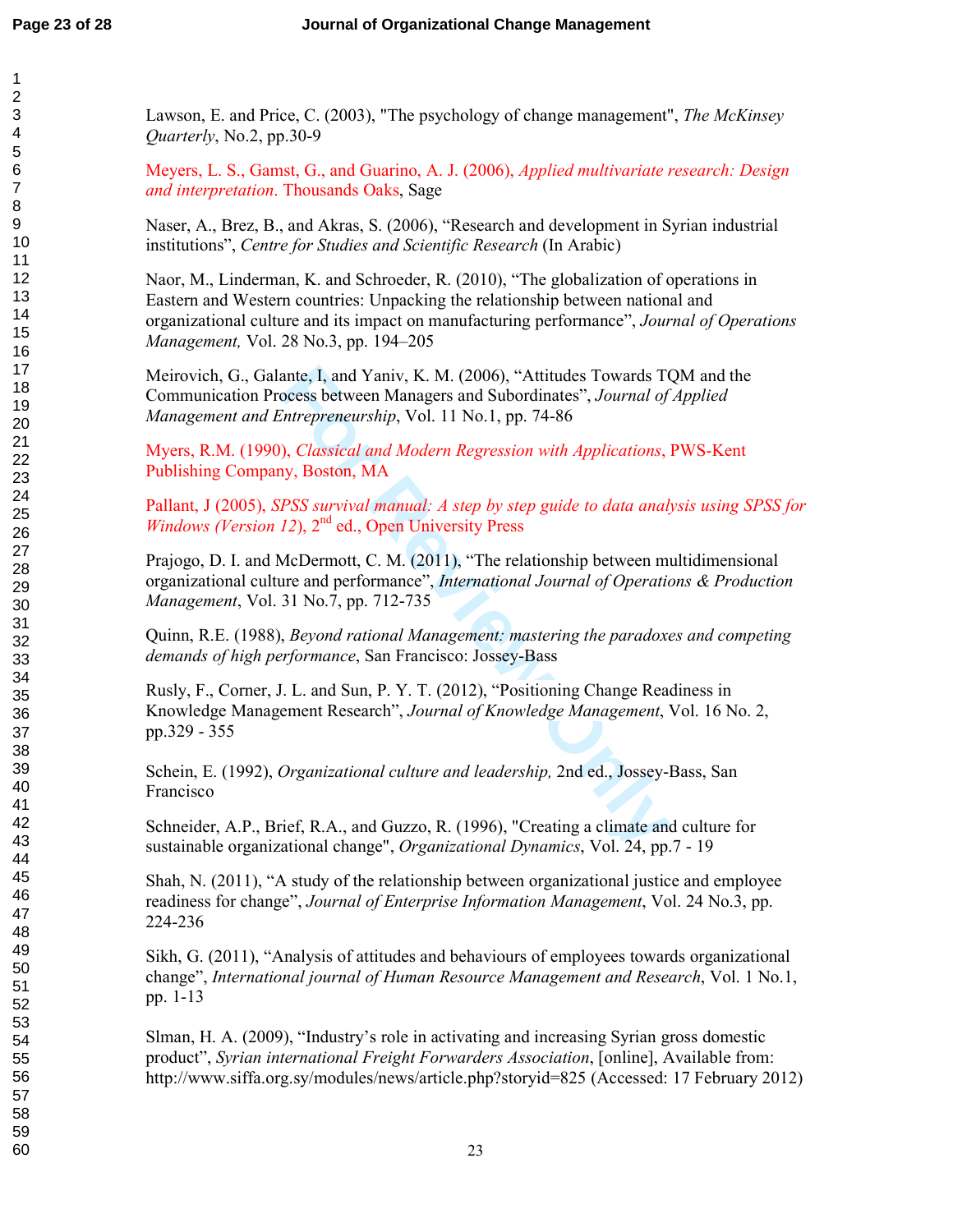Smith, C. S., Barnes, R. and Townsend, M. C. (2002), "Culture surveys: monitoring and enhancing the impact of change programmes", *Total Quality Management*, Vol. 13 No.6, pp. 855-861

Soltani, E. and Wilkinson, A. (2010), "Stuck in the middle with you: The effects of in congruency of senior and middle managers' orientations on TQM programmes", *International Journal of Operations & Production Management*, Vol. 30 No.4, pp. 365 – 397

Wanberg, C. R. and Banas, J. T. (2000), "Predictors and Outcomes of Openness to Changes in a Reorganizing Workplace", *Journal of Applied Psychology*, Vol. 85 No.1, pp. 132-142

Weeks, B., Helms, M. M. and Ettkin, L. P. (1995), "Is your organization ready for TQM?, An assessment methodology", *The TQM Magazine*, Vol. 7 No.5, pp. 43–49

Weiner, B. J. (2009), "A theory of organizational readiness for change", *Implementation Science*, Vol. 4 No. 67, pp. 1-9

Yu, T. and Wu, N. (2009), "A Review of Study on the Competing Values Framework", *Journal of Business and Management,* Vol. 4 No.7, pp. 37-42

), "A theory of organizational readiness for change", *In* 67, pp. 1-9<br>(2009), "A Review of Study on the Competing Values I<br>*s and Management*, Vol. 4 No.7, pp. 37-42<br>mproving the Quality of Internal Transport Services fro Zaher, B. (2006) 'Improving the Quality of Internal Transport Services from a Total Quality Management Perspective: A Practical Study of Public Internal Transport Companies in Syria', *Tishreen University Journal for Studies and Scientific Research- Economic and Legal Science Series*, Vol. 28 No.1, pp. 12-18 (In Arabic)

Zammuto, R. F., Gifford, B. and Goodman, E. A. (2000), "Managerial ideologies, organization culture and the outcomes of innovation: A competing values perspective", in Ashkana sy, N., Wilderom, C. and Peterson, M. (Eds.), *The Handbook of Organizational Culture and Climate*, Sage, Thousand Oaks, CA, pp. 261-287

Zammuto, R. F. and Krakower, J. (1991), "Quantitative and qualitative studies of organizational Culture", In Woodman, R. W. and Passmore, W. A. (Eds), *Research in Organizational Change and Development*, Greenwich, CT: JAI Press, pp. 83–144

Zammuto, R. F. and O'Connor, E. (1992), "Gaining advanced manufacturing technologies' benefits: the roles of organization design and culture", *Academy of Management Review*, Vol. 17, pp. 701–728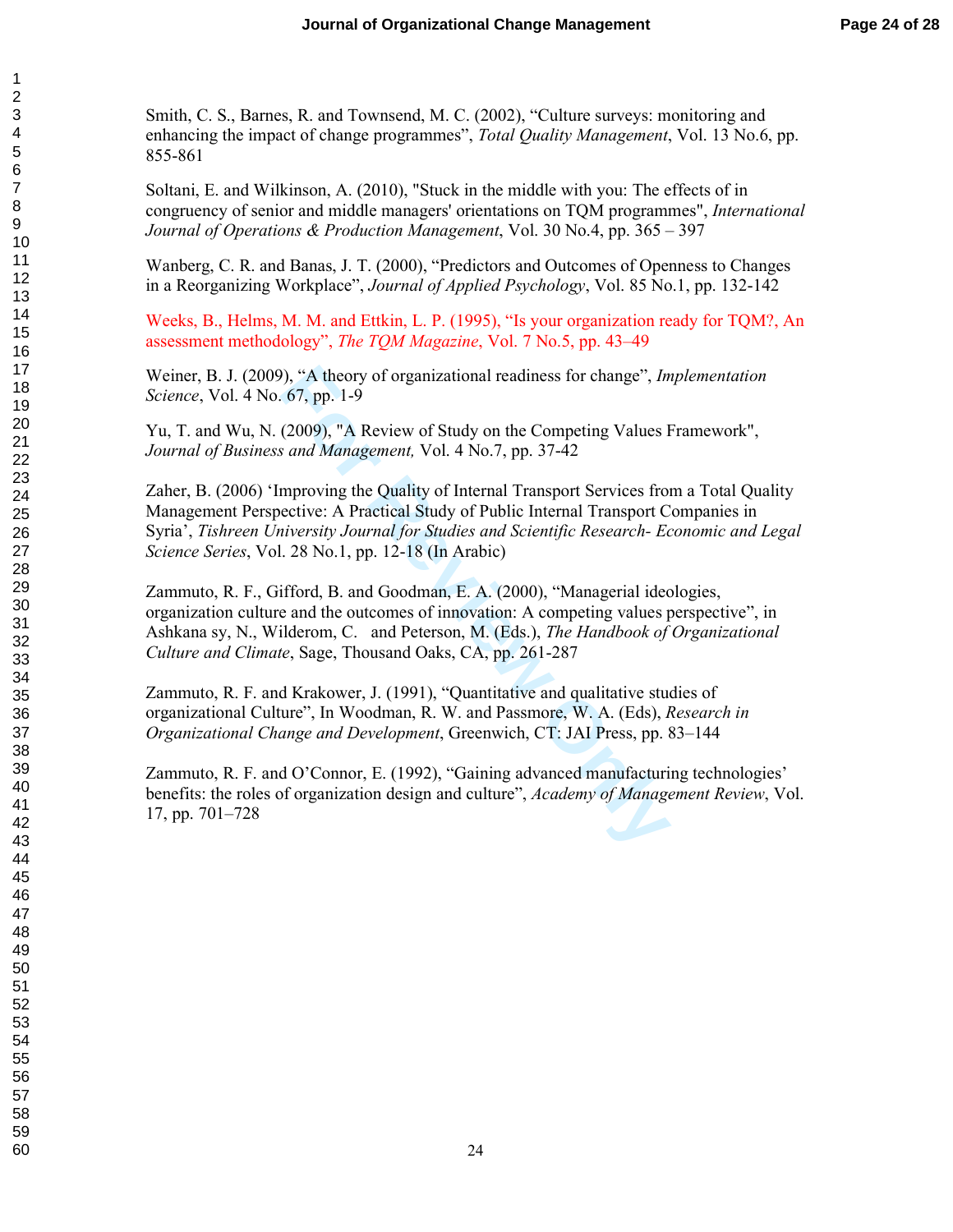| 1                         |
|---------------------------|
|                           |
|                           |
|                           |
|                           |
|                           |
|                           |
|                           |
|                           |
|                           |
|                           |
|                           |
|                           |
|                           |
|                           |
|                           |
|                           |
|                           |
|                           |
|                           |
|                           |
|                           |
|                           |
|                           |
|                           |
|                           |
|                           |
|                           |
|                           |
|                           |
|                           |
|                           |
|                           |
|                           |
|                           |
|                           |
|                           |
|                           |
|                           |
|                           |
|                           |
|                           |
|                           |
|                           |
| $\frac{2}{39}$            |
| 40                        |
| 41                        |
| .<br>42<br>$\overline{ }$ |
| 43                        |
|                           |
| 44                        |
| 45                        |
| 46                        |
| 47                        |
| 48                        |
| 49                        |
| 50                        |
|                           |
| 51                        |
| 52                        |
| 53<br>Ś                   |
| 54                        |
| 55                        |
| 56                        |
|                           |
| 57                        |
| 58                        |
| 59                        |

# **Table I.** The overall organizational culture profile for SMOs

| Organizational culture dimensions                                         | Organizational culture types |           |        |           |  |  |
|---------------------------------------------------------------------------|------------------------------|-----------|--------|-----------|--|--|
|                                                                           | Group                        | Adhocracy | Market | Hierarchy |  |  |
| Dominant characteristics of the<br>organization                           | 2.26                         | 2.30      | 2.86   | 3.00      |  |  |
| Leadership style                                                          | 2.09                         | 1.99      | 2.75   | 2.83      |  |  |
| Management of employees                                                   | 2.39                         | 2.44      | 2.98   | 2.87      |  |  |
| Organizational glue                                                       | 2.23                         | 1.98      | 2.89   | 3.01      |  |  |
| Strategic emphasis                                                        | 2.33                         | 2.15      | 2.65   | 2.75      |  |  |
| Criteria of success                                                       | 2.45                         | 2.12      | 2.75   | 3.26      |  |  |
| Overall organizational culture profile<br>(average of the six dimensions) | 2.29                         | 2.16      | 2.81   | 2.95      |  |  |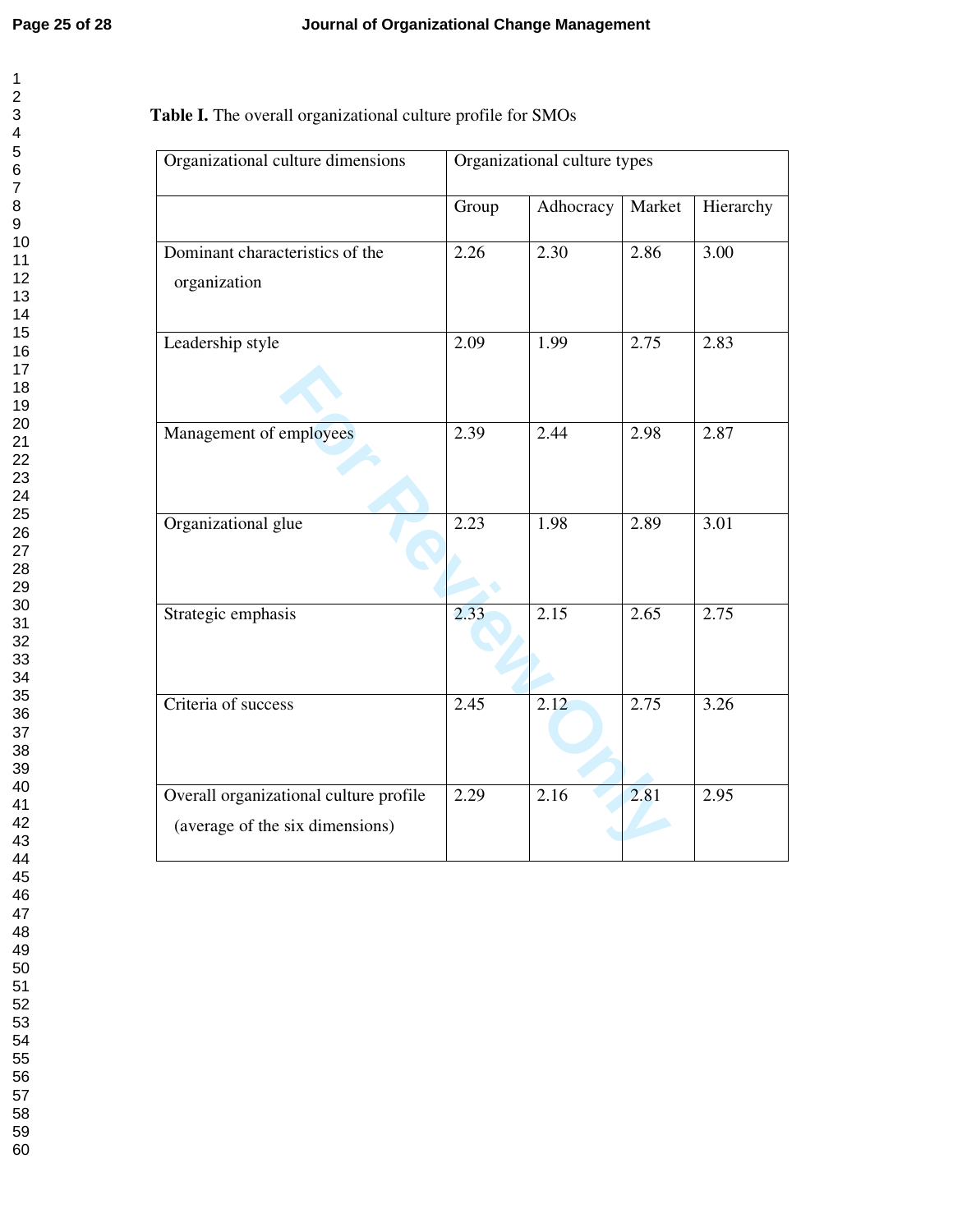|  | <b>Table II.</b> The mean score of the components of IRFC |  |
|--|-----------------------------------------------------------|--|
|  |                                                           |  |

|                                     | Mean | <b>SD</b> |
|-------------------------------------|------|-----------|
| <b>IRFC</b> - Personally Beneficial | 2.32 | 0.719     |
| <b>IRFC-</b> Management Support     | 2.39 | 0.846     |
| <b>IRFC- Self Efficacy</b>          | 2.44 | 0.844     |
| <b>IRFC-Appropriateness</b>         | 2.42 | 0.885     |
|                                     |      |           |

**Fourier Private Private**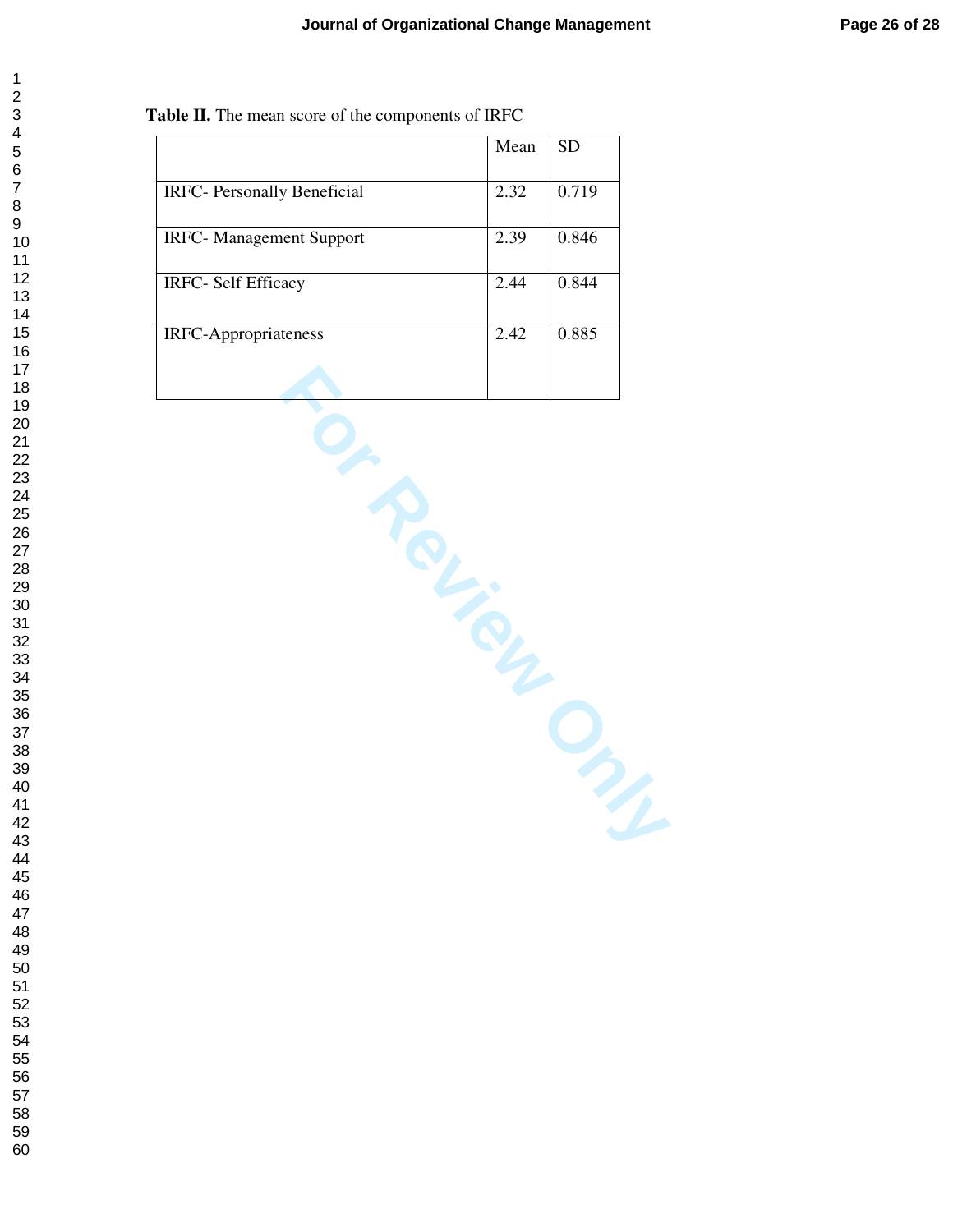| 1              |                         |
|----------------|-------------------------|
| ŗ              |                         |
|                |                         |
|                |                         |
|                |                         |
|                |                         |
|                |                         |
|                |                         |
|                |                         |
|                |                         |
|                |                         |
|                |                         |
|                |                         |
|                |                         |
|                |                         |
|                |                         |
|                |                         |
|                |                         |
|                |                         |
|                |                         |
|                |                         |
|                |                         |
|                |                         |
|                |                         |
|                |                         |
|                |                         |
|                |                         |
|                |                         |
|                |                         |
|                |                         |
|                |                         |
|                |                         |
|                |                         |
|                |                         |
|                |                         |
|                |                         |
|                |                         |
|                |                         |
|                |                         |
|                |                         |
|                |                         |
|                | 40                      |
| 41             |                         |
| 42             |                         |
| $\overline{4}$ | Ś                       |
| 44             |                         |
| 45             |                         |
| 46             |                         |
| 47             |                         |
|                |                         |
| 48<br>49       |                         |
|                |                         |
| 50             |                         |
| Į              | $\mathbf{51}$           |
| ŗ              | $\mathbf{z}$            |
| Ë              | $\overline{\mathbf{3}}$ |
| 54             |                         |
| 55             |                         |
| 56             |                         |
| 57             |                         |

 

| Group      | Market                 | Hierarchy                | Adhocracy    |
|------------|------------------------|--------------------------|--------------|
|            | culture                |                          | culture      |
|            |                        |                          |              |
|            |                        |                          |              |
| $0.309***$ | $-0.202$ <sup>**</sup> | $-0.196$                 | $0.284^{**}$ |
| $0.207***$ | $-0.167$               | $-0.130^*$               | $0.220^{**}$ |
|            |                        | $-0.146$ <sup>*</sup>    | $0.261$ **   |
| 0.184      | $-0.189$ <sup>**</sup> | $-0.133*$                | $0.197***$   |
|            | culture<br>$0.301***$  | $-0.2\overline{10}^{**}$ | culture      |

\* Correlation is significant at the 0.05 level

\*\* Correlation is significant at the 0.01 level

slevel<br>**Pauling Review Clay Concrete**